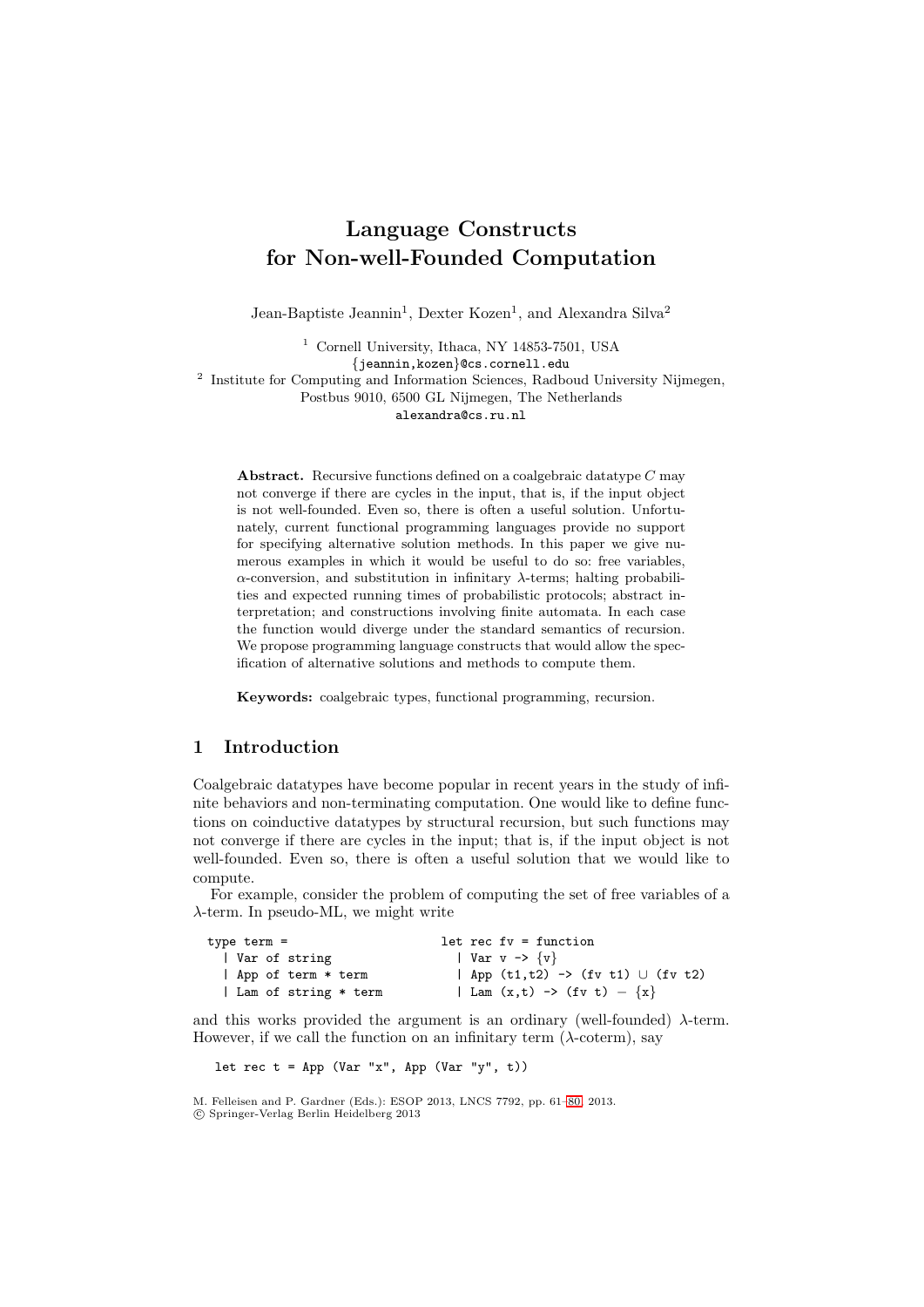$$
\begin{pmatrix} 1 \\ 1 \end{pmatrix}
$$

<span id="page-1-2"></span>then the function will diverge, even though it is clear the answer should be  $\{x, y\}$ . Note that this is not a corecursive definition: we are not asking for a greatest solution or a unique solution in a final coalgebra, but rather a least solution in a different ordered domain from the one provided by the standard semantics of recursive functions. The standard semantics gives us the least solution in the flat Scott domain  $(\mathcal{P}(\textbf{string})_{\perp}, \sqsubseteq)$  with bottom element  $\perp$  representing nontermination, whereas we would like the least solution in a different CPO, namely  $(\mathcal{P}(\textbf{string}), \subseteq)$  with bottom element  $\varnothing$ .

The coinductive elements we consider are always *regular*, that is, they have a finite but possibly cyclic representation. This is different from a setting in which infinite elements are represented lazily. A few of our examples, like substitution, could be computed by lazy evaluation, but most of them, for example free variables, could not.

Theoretically, the situation is governed by diagrams of the form

<span id="page-1-0"></span>
$$
\begin{array}{ccc}\nC & \xrightarrow{h} & A \\
\gamma \downarrow & \uparrow \alpha & \\
FC & \xrightarrow{Fh} & FA\n\end{array} \tag{2}
$$

describing a recursive definition of a function  $h : C \to A$ . Here F is a functor describing the structure of the recursion. To apply h to an input  $x$ , the function  $\gamma : C \to FC$  identifies the base cases, and in the recursive case prepares the arguments for the recursive calls; the function  $Fh : FC \rightarrow FA$  performs the recursive calls; and the function  $\alpha : FA \to A$  assembles the return values from the recursive calls into final value  $h(x)$ .

A canonical example is the usual factorial function

let rec factorial = function  $| 0 \rightarrow 1$ | n -> n \* factorial (n-1)

Here the abstract diagram [\(2\)](#page-1-0) becomes

<span id="page-1-1"></span>
$$
\begin{array}{ccc}\n\mathbb{N} & \xrightarrow{h} & \mathbb{N} \\
\gamma \downarrow & \uparrow \alpha & \\
\mathbb{1} + \mathbb{N} \times \mathbb{N} & \xrightarrow{\mathbf{i} + \mathbf{i} \mathbf{d}_{\mathbb{N}}} \mathbb{N} \\
\mathbb{I} & \xrightarrow{\mathbf{i} + \mathbf{i} \mathbf{d}_{\mathbb{N}}} \mathbb{N}\n\end{array}\n\tag{3}
$$

where the functor is  $FX = \mathbb{1} + \mathbb{N} \times X$  and  $\gamma$  and  $\alpha$  are given by:

$$
\gamma(0) = \iota_0()
$$
  
\n
$$
\gamma(n+1) = \iota_1(n+1, n)
$$
  
\n
$$
\alpha(\iota_0(0)) = 1
$$
  
\n
$$
\alpha(\iota_1(c, d)) = cd
$$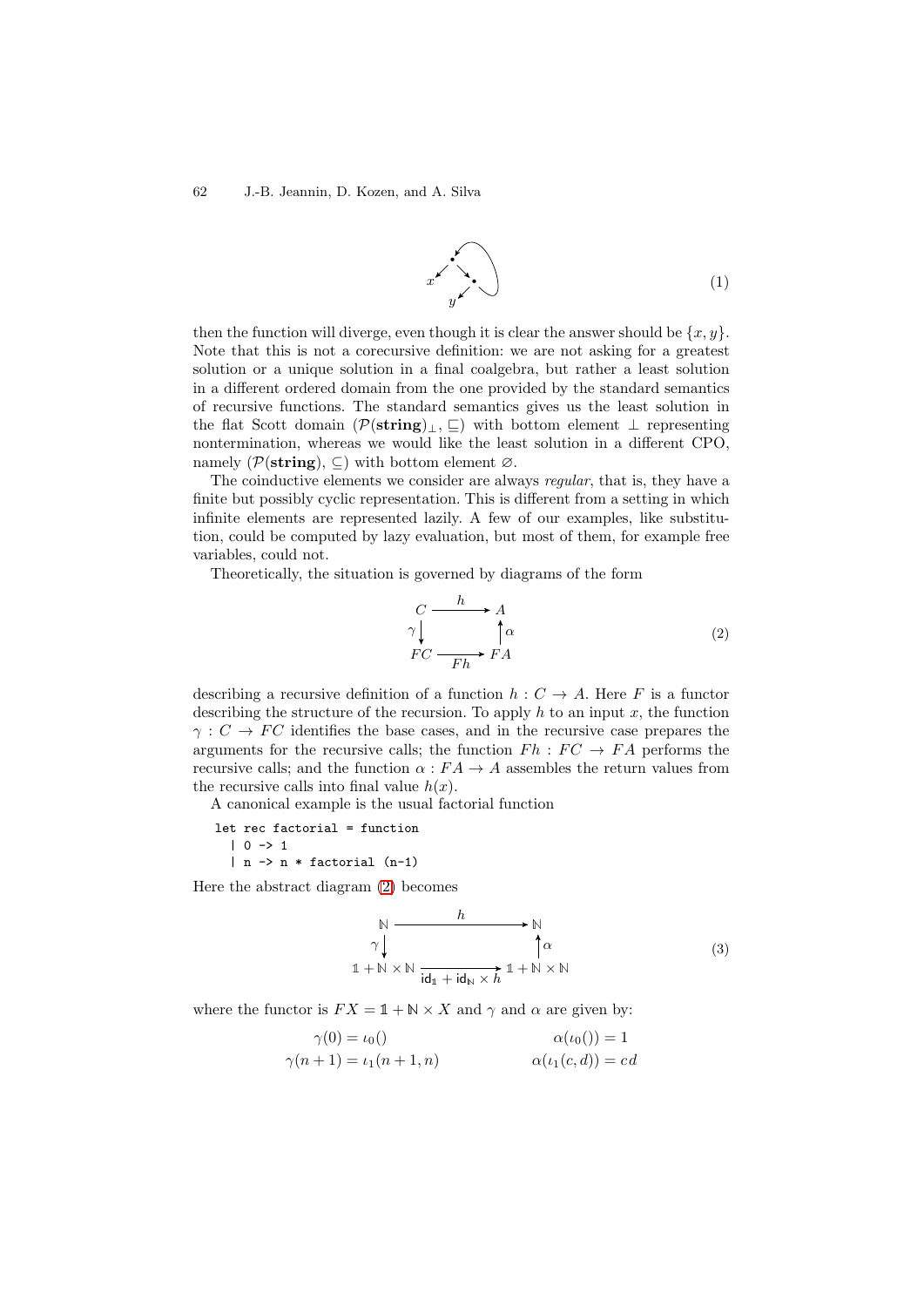where  $\iota_0$  and  $\iota_1$  are injectors into the coproduct. The fact that there is one recursive call is reflected in the functor by the single  $X$  occurring on the righthand side. The function  $\gamma$  determines whether the argument is the base case 0 or the inductive case  $n + 1$ , and in the latter case prepares the recursive call. The function  $\alpha$  combines the result of the recursive call with the input value by multiplication. In this case we have a unique solution, which is precisely the factorial function.

Theoretical accounts of this general idea have been well studied [\[1,](#page-19-1)[2](#page-19-2)[,3](#page-19-3)[,9\]](#page-19-4). Most of this work is focused on conditions ensuring unique solutions, primarily when  $C$  is well-founded or when  $A$  is a final coalgebra. The account most relevant to this study is the work of Adámek et al. [\[2\]](#page-19-2), in which a canonical solution can be specified even when it is not unique, provided various desirable conditions are met; for example, when A is a complete CPO and  $\alpha$  is continuous, or when A is a complete metric space and  $\alpha$  is contractive. Also closely related are the work of Widemann [\[10\]](#page-19-5) on coalgebraic semantics of recursion and cycle detection algorithms and the work of Simon et al. [\[7,](#page-19-6)[8\]](#page-19-7) on coinductive logic programming, which addresses many of the same issues in the context of logic programming.

Ordinary recursion over inductive datatypes corresponds to the case in which  $C$  is well-founded. In this case, the solution h exists and is unique: it is the least solution in the standard flat Scott domain. For example, the factorial function is uniquely defined by  $(3)$  in this sense. If C is not well-founded, there can be multiple solutions, and the one provided by the standard semantics of recursion is typically not be the one we want. Nevertheless, the diagram [\(2\)](#page-1-0) can still serve as a valid definitional scheme, provided we are allowed to specify a desired solution. In the free variables example, the codomain of the function (sets of variables) is indeed a complete CPO under the usual set inclusion order, and the constructor  $\alpha$  is continuous, thus the desired solution can be obtained by a least fixpoint computation.

The example [\(1\)](#page-1-2) involving free variables of a  $\lambda$ -coterm fits this scheme with the diagram

Term 
$$
\xrightarrow{fv} P(Var)
$$
  
\n $\gamma \downarrow \qquad \qquad \uparrow \alpha$   
\n $F(\text{Term}) \xrightarrow[\text{id}_{\text{Var}} + \text{fv}^2 + \text{id}_{\text{Var}} \times \text{fv}} F(\mathcal{P}(\text{Var}))$ 

where  $FX = \text{Var} + X^2 + \text{Var} \times X$  and

$$
\gamma(\text{Var } x) = \iota_0(x) \qquad \alpha(\iota_0(x)) = \{x\}
$$
  

$$
\gamma(\text{App } (t_1, t_2)) = \iota_1(t_1, t_2) \qquad \alpha(\iota_1(u, v)) = u \cup v
$$
  

$$
\gamma(\text{Lam } (x, t)) = \iota_2(x, t) \qquad \alpha(\iota_2(x, v)) = v \setminus \{x\}.
$$

Here the domain of  $f\nu$  (regular  $\lambda$ -coterms) is not well-founded and the codomain (sets of variables) is not a final coalgebra, but the codomain is a complete CPO under the usual set inclusion order with bottom element  $\varnothing$ , and the desired solution is the least solution in this order; it is just not the one that would be computed by the standard semantics of recursive functions.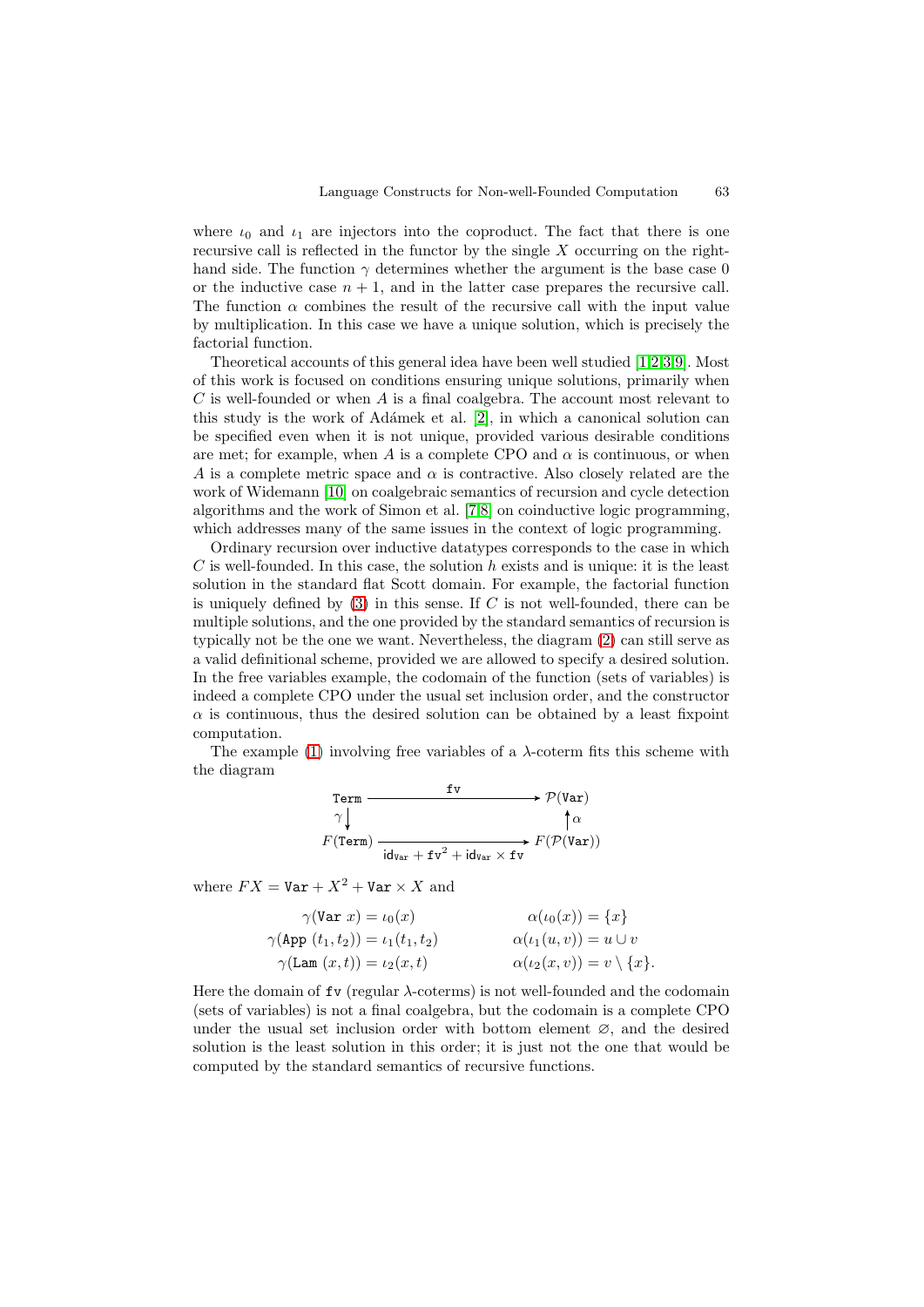Unfortunately, current programming languages provide little support for specifying alternative solutions. One must be able to specify a canonical method for solving systems of equations over an F-algebra (the codomain) obtained from the function definition and the input. We will demonstrate through several examples that such a feature would be extremely useful in a programming language and would bring coinduction and coinductive datatypes to a new level of usability in accordance with the elegance already present for algebraic datatypes. Our examples include free variables,  $\alpha$ -conversion, and substitution in infinitary terms; halting probabilities, expected running times, and outcome functions of probabilistic protocols; and abstract interpretation. In each case, the function would diverge under the standard semantics of recursion.

In this paper we propose programming language constructs that would allow the specification of alternative solutions and methods to compute them. These examples require different solution methods: iterative least fixpoint computation, Gaussian elimination, structural coinduction. We describe how this feature might be implemented in a functional language and give mock-up implementations of all our examples. In our implementation, we show how the function definition specifies a system of equations and indicate how that system of equations might be extracted automatically and then passed to an equation solver. In many cases, we suspect that the process can be largely automated, requiring little extra work on the part of the programmer.

Current functional languages are not particularly well suited to the manipulation of coinductive datatypes. For example, in OCaml one can form coinductive objects with **let rec** as in [\(1\)](#page-1-2), but due to the absence of mutable variables, such objects can only be created and not dynamically manipulated, which severely limits their usefulness. One can simulate them with references, but this negates the elegance of algebraic manipulation of inductively defined datatypes, for which the ML family of languages is so well known. It would be of benefit to be able to treat coinductive types the same way.

Our mock-up implementation with all examples and solvers is available from [\[5\]](#page-19-8).

## <span id="page-3-0"></span>**2 Motivating Examples**

In this section we present a number of motivating examples that illustrate the usefulness of the problem. Several examples of well-founded definitions that fit the scheme [\(2\)](#page-1-0) can be found in the cited literature, including the Fibonacci function and various divide-and-conquer algorithms such as quicksort and mergesort, so we focus on non-well-founded examples: free variables and substitution in  $\lambda$ coterms, probabilistic protocols, and abstract interpretation.

### **2.1 Substitution**

We now describe another function on infinitary  $\lambda$ -terms: substitution. A typical implementation for well-founded terms would be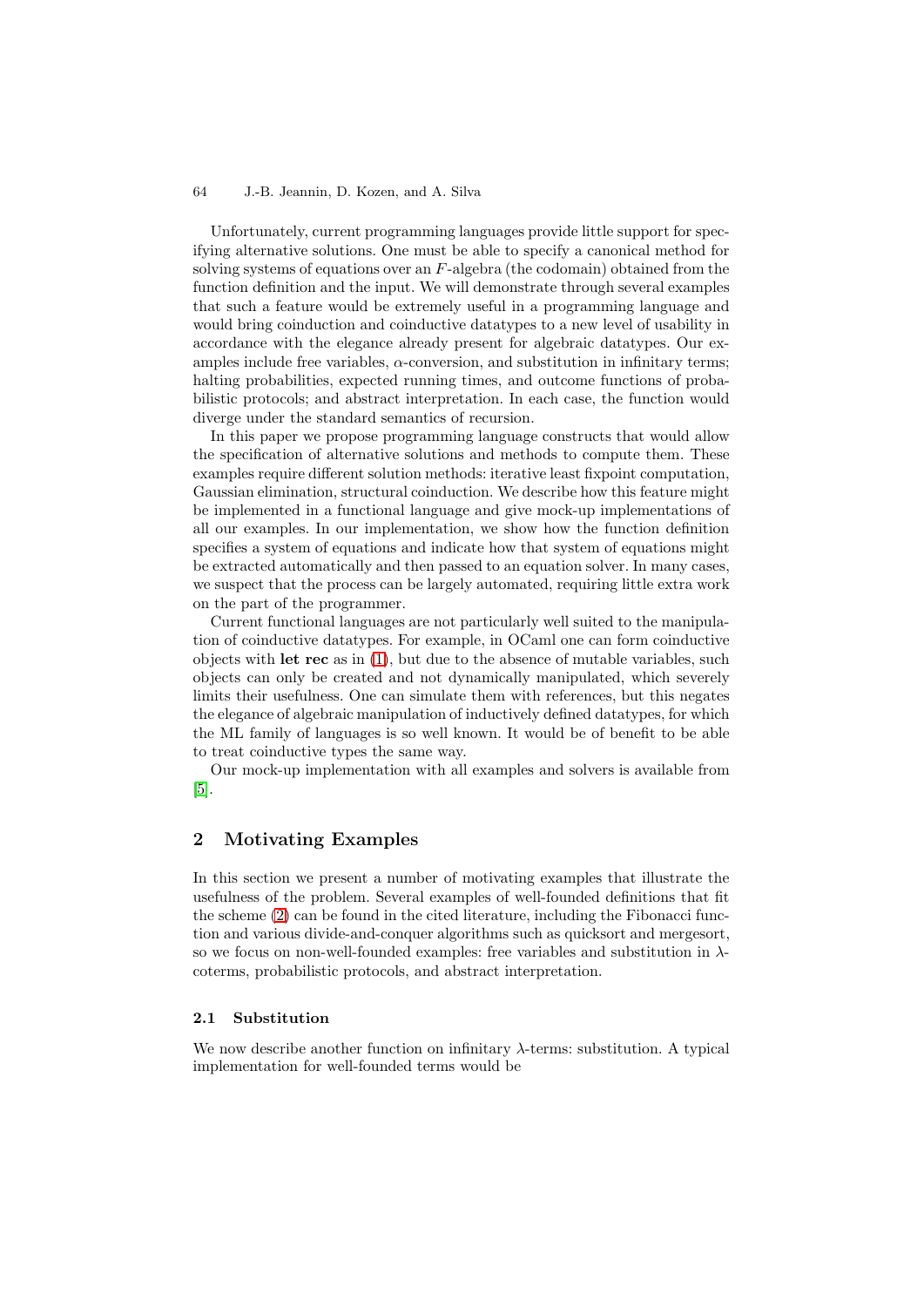```
let rec subst t y = function
  | Var x \rightarrow if x = y then t else Var x
  | App (t1,t2) -> App (subst t y t1, subst t y t2)
  | Lam (x,s) \rightarrow if x = y then Lam (x,s)else if x \in fv t then
                      let w = fresh ()
                      in Lam (w, \text{ subset } t \ y \ (\text{rename } w \ x \ s))else Lam (x, subst t y s)
```
where fv is the free variable function defined above and rename w x s is a function that substitutes a fresh variable  $w$  for  $x$  in a term  $s$ .

```
let rec rename w = function
  | Var z \rightarrow \text{Var} (if z = x then w else z)
  | App (t1,t2) -> App (rename w x t1, rename w x t2)
  | Lam (z,s) \rightarrow if z = x then Lam (z,s)else Lam (z, rename w x s)
```
Applied to a  $\lambda$ -coterm with a cycle, for example attempting to substitute a term for  $y$  in [\(1\)](#page-1-2), the computation would never finish. Nevertheless, this computation fits the scheme [\(2\)](#page-1-0) with  $C = A = \text{term}$  (the set of  $\lambda$ -coterms), functor

$$
FX = \texttt{term} + X^2 + \texttt{string} \times X \qquad Fh = \text{id}_{\texttt{term}} + h^2 + \text{id}_{\texttt{string}} \times h
$$

and  $\gamma$  and  $\alpha$  defined by

$$
\gamma(\text{Var } x) = \begin{cases} \iota_0(t) & \text{if } x = y \\ \iota_0(\text{Var } x) & \text{otherwise} \end{cases}
$$
  

$$
\gamma(\text{App } (t_1, t_2)) = \iota_1(t_1, t_2)
$$
  

$$
\gamma(\text{Lam } (x, s)) = \begin{cases} \iota_0(\text{Lam } (x, s)) & \text{if } x = y \\ \iota_2(w, \text{rename } w \ x \ s) & \text{if } x \neq y \text{ and } x \in \text{fv } t, \text{ where } w \text{ is fresh} \\ \iota_2(x, s) & \text{otherwise} \end{cases}
$$
  

$$
\alpha(\iota_0(s)) = s
$$
  

$$
\alpha(\iota_1(s_1, s_2)) = \text{App } (s_1, s_2)
$$
  

$$
\alpha(\iota_2(x, s)) = \text{Lam } (x, s)
$$

In this case, even though the domain is not well-founded, the solution nevertheless exists and is unique up to observational equivalence. This is because the definition of the function is corecursive and takes values in a final coalgebra.

### <span id="page-4-0"></span>**2.2 Probabilistic Protocols**

In this section, we present a few examples in the realm of probabilistic protocols. Imagine one wants to simulate a biased coin, say a coin with probability 2/3 of heads, with a fair coin. Here is a possible solution: flip the fair coin. If it comes up heads, output heads, otherwise flip again. If the second flip is tails, output tails,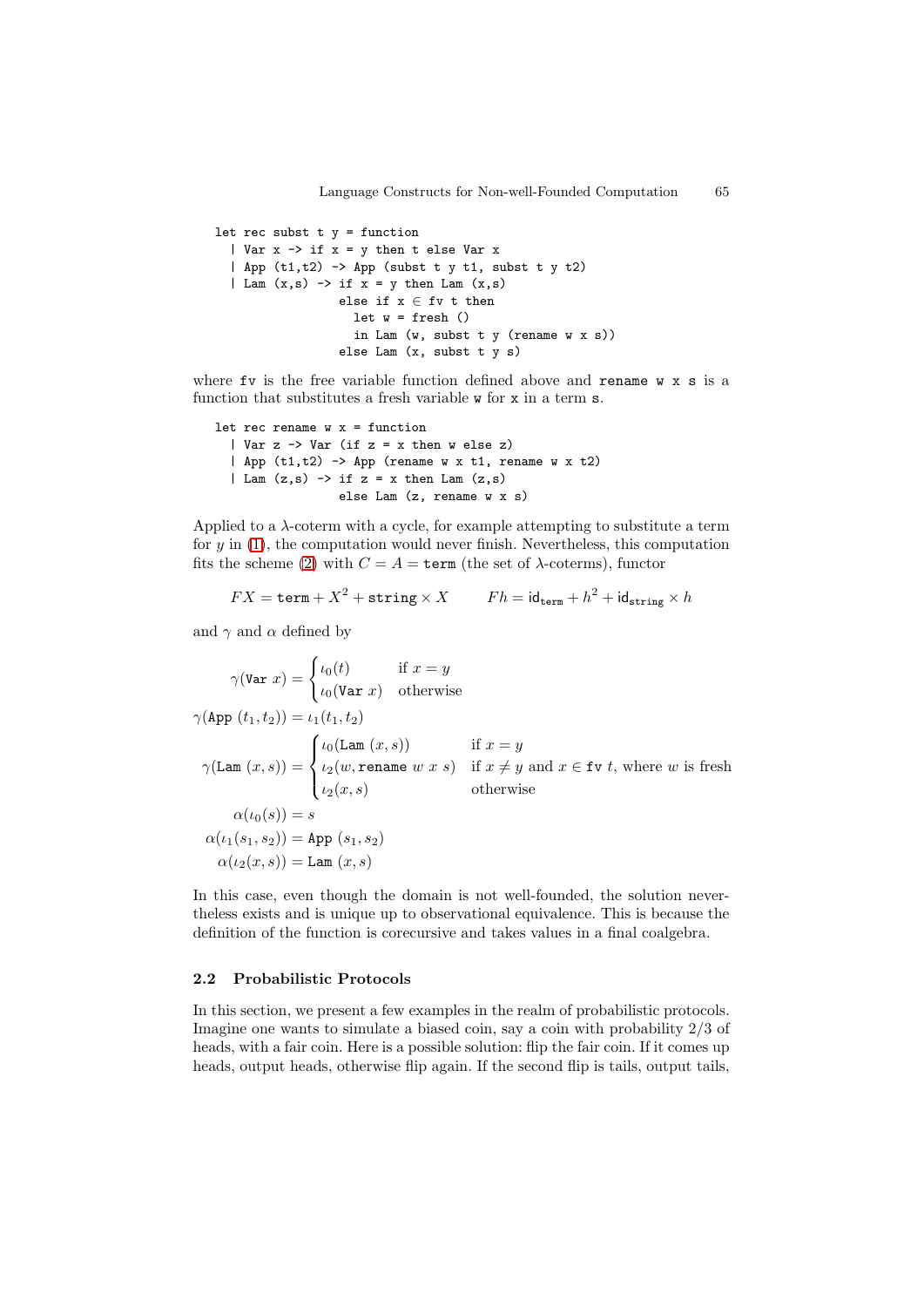otherwise repeat from the start. This protocol can be represented succinctly by the following probabilistic automaton:

<span id="page-5-0"></span>

Operationally, starting from states  $s$  and  $t$ , the protocol generates series that converge to 2/3 and 1/3, respectively.

$$
Pr_H(s) = \frac{1}{2} + \frac{1}{8} + \frac{1}{32} + \frac{1}{128} + \dots = \frac{2}{3}
$$
  
\n
$$
Pr_H(t) = \frac{1}{4} + \frac{1}{16} + \frac{1}{64} + \frac{1}{256} + \dots = \frac{1}{3}.
$$

However, these values can also be seen to satisfy a pair of mutually recursive equations:

$$
\Pr_H(s) = \frac{1}{2} + \frac{1}{2} \cdot \Pr_H(t) \qquad \Pr_H(t) = \frac{1}{2} \cdot \Pr_H(s).
$$

This gives rise to a contractive map on the unit interval, which has a unique solution. It is also monotone and continuous with respect to the natural order on the unit interval, therefore has a unique least solution.

One would like to define the probabilistic automaton [\(4\)](#page-5-0) by

type  $pa = H | T |$  Flip of float  $* pa * pa$ let rec  $s =$  Flip  $(0.5,H,t)$  and  $t =$  Flip  $(0.5,T,s)$ 

and write a recursive program, say something like

let rec pr\_heads = function | H -> 1. | T -> 0. | Flip (p,u,v) -> p \*. (pr\_heads u) +. (1 -. p) \*. (pr\_heads v)

and specify that the extracted equations should be solved exactly by Gaussian elimination, or by iteration until achieving a fixpoint to within a sufficiently small error tolerance  $\varepsilon$ . We give implementations using both methods.

The *von Neumann trick* for simulating a fair coin with a coin of arbitrary bias is a similar example. In this protocol, we flip the coin twice. If the outcome is HT, we output heads. If the outcome is TH, we output tails. These outcomes occur with equal probability. If the outcome is HH or TT, we repeat.



Here we would define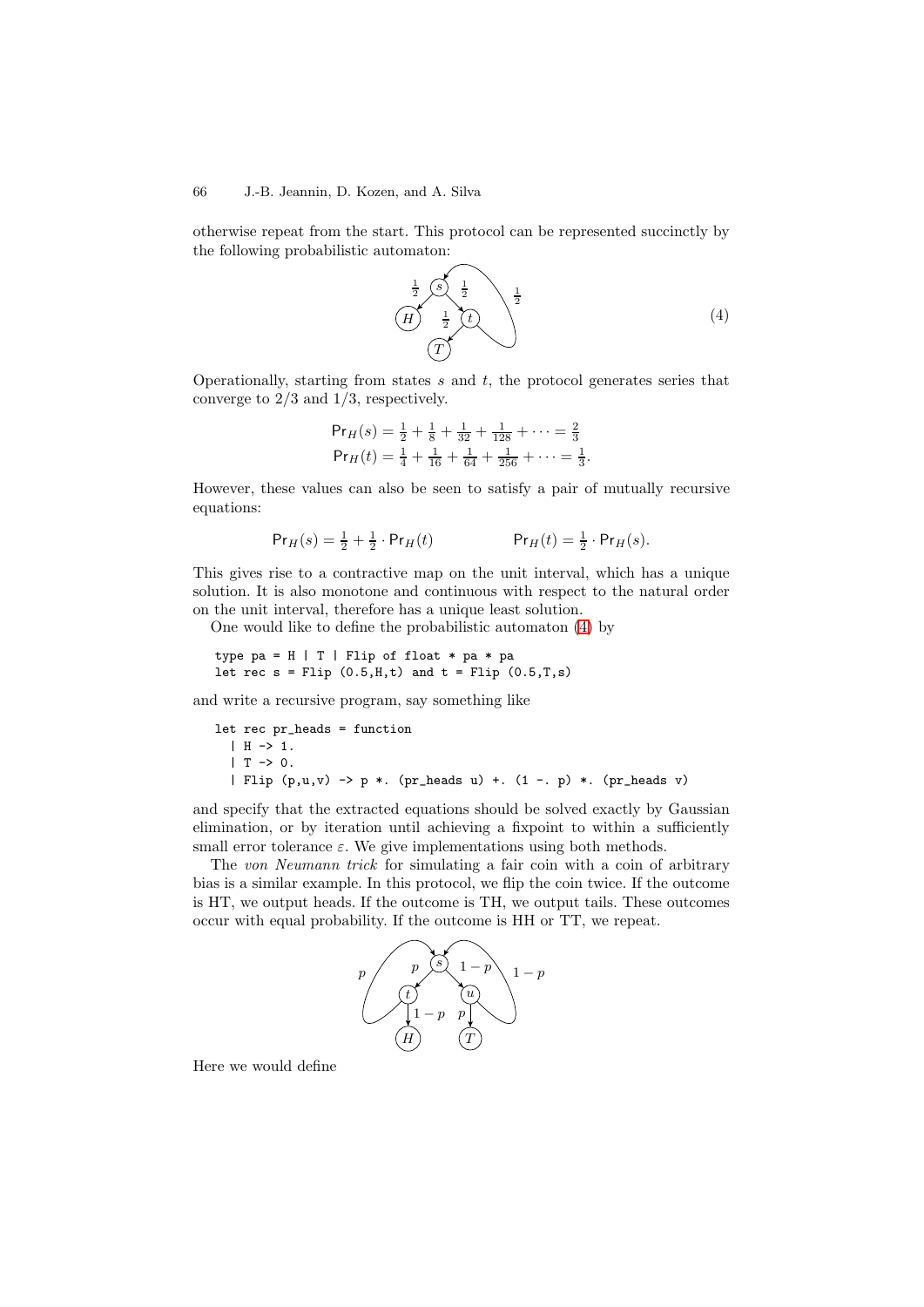let rec  $s =$  Flip  $(p, t, u)$  and  $t =$  Flip  $(p, s, H)$  and  $u =$  Flip  $(p, T, s)$ 

but the typing and recursive function pr\_heads are the same. Markov chains and Markov decision processes can be modeled the same way.

Other functions on probabilistic automata can be computed as well. The expected number of steps starting from state  $s$  is the least solution of the equation

$$
E(s) = \begin{cases} 0 & \text{if } s \in \{\text{H}, \text{T}\} \\ 1 + p \cdot E(u) + (1 - p) \cdot E(v) & \text{if } s = \text{Flip}(p, u, v). \end{cases}
$$

We would like to write simply

let rec ex = function | H -> 0. | T -> 0. | Flip (p,u,v) -> 1. +. p \*. (ex u) +. (1 -. p) \*. (ex v)

and specify that the extracted equations should be solved by Gaussian elimination or least fixpoint iteration from 0.

The coinflip protocols we have discussed all fit the abstract definitional scheme [\(2\)](#page-1-0) in the form

$$
\begin{array}{ccc}\nS & \xrightarrow{h} & \mathbb{R} \\
\gamma \downarrow & & \uparrow \alpha \\
\hline\nF S & \xrightarrow{Fh} & F\mathbb{R}\n\end{array}
$$

where S is the set of states (a state can be either H, T, or a triple  $(p, u, v)$ , where  $p \in \mathbb{R}$  and  $u, v \in S$ , the last indicating that it flips a p-biased coin and moves to state u with probability p and v with probability  $1 - p$ ), F is the functor

$$
FX = 1 + 1 + \mathbb{R} \times X^2
$$
  

$$
Fh = id_1 + id_1 + id_{\mathbb{R}} \times h^2.
$$

For both the probability of heads and expected running times examples, we can take

$$
\gamma(s) = \begin{cases} \iota_0() & \text{if } s = \mathcal{H} \\ \iota_1() & \text{if } s = \mathcal{T} \\ \iota_2(p, u, v) & \text{if } s = (p, u, v). \end{cases}
$$

For the probability of heads, we can take

$$
\alpha(\iota_0()) = 1
$$
  $\alpha(\iota_1()) = 0$   $\alpha(\iota_2(p, a, b)) = pa + (1 - p)b.$ 

For the expected running time, we can take

$$
\alpha(\iota_0()) = \alpha(\iota_1()) = 0 \qquad \alpha(\iota_2(p, a, b)) = 1 + pa + (1 - p)b.
$$

The desired solution in all cases is a least fixpoint in an appropriate ordered domain.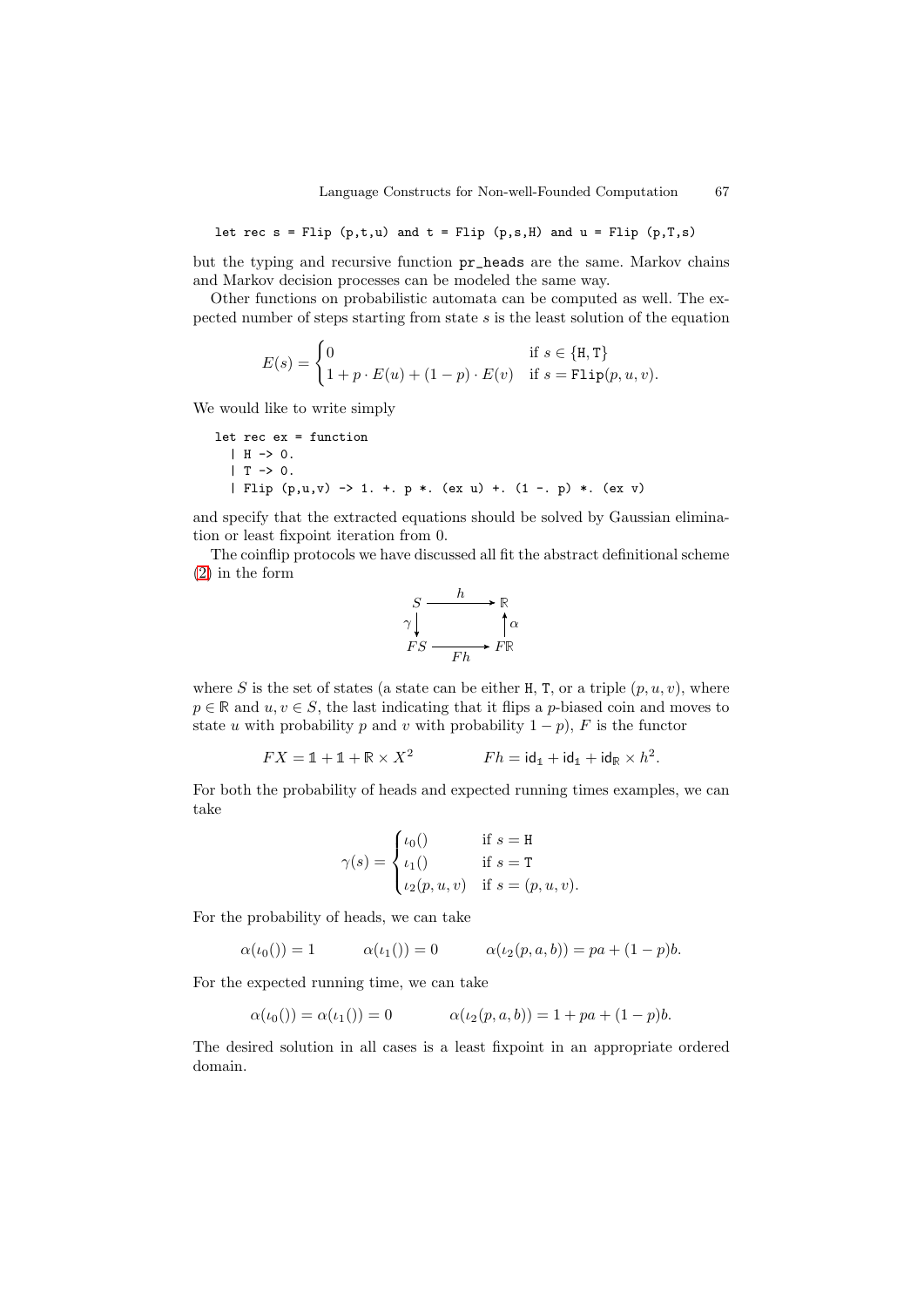### **2.3 Abstract Interpretation**

In this section we present our most involved example: abstract interpretation of a simple imperative language. Our example follows Cousot and Cousot [\[6\]](#page-19-9) as inspired by lecture notes of Stephen Chong [\[4\]](#page-19-10).

Consider a simple imperative language of while programs with integer expressions a and commands c. Let Var be a countable set of variables.

$$
a ::= n \in \mathbb{Z} \mid x \in \text{Var} \mid a_1 + a_2
$$
  

$$
c ::= \text{skip} \mid x := a \mid c_1 ; c_2 \mid \text{if} \ a \text{ then } c_1 \text{ else } c_2 \mid \text{while} \ a \text{ do } c
$$

For the purpose of tests in the conditional and while loop, an integer is considered true if and only if it is nonzero. Otherwise, the operational semantics is standard, in the style of [\[11\]](#page-19-11). A store is a partial function from variables to integers, an arithmetic expression is interpreted relative to a store and returns an integer, and a command is interpreted relative to a store and returns an updated store.

Abstract interpretation defines an abstract domain that approximates the values manipulated by the program. We define an abstract domain for integers that abstracts an integer by its sign. The set of abstract values is  $\lambda$ bsInt =  $\{neg, zero, pos, \top\},$  where neg, zero, and pos represent negative, zero, and positive integers, repectively, and  $\top$  represents an integer of unknown sign. The abstract values form a join semilattice with join  $\sqcup$  defined by the following diagram:

$$
\begin{array}{c}\n \uparrow \\
 \downarrow \\
 \uparrow \\
 \text{neg} \\
 \downarrow\n \end{array}
$$
\n(5)

The abstract interpretation of an arithmetic expression is defined relative to an abstract store  $\sigma$ : Var  $\rightarrow$  AbsInt, used to interpret the abstract values of variables. We write  $AS = Var \rightarrow AbsInt$  for the set of abstract stores. The abstract interpretation of arithmetic expressions is given by:

$$
\mathcal{A}[\![n]\!] \sigma = \begin{cases}\n\text{pos} & \text{if } n > 0 \\
\text{zero} & \text{if } n = 0 \\
\text{neg} & \text{if } n < 0\n\end{cases}
$$
\n
$$
\mathcal{A}[\![x]\!] \sigma = \sigma(x)
$$
\n
$$
\mathcal{A}[\![a_1]\!] \sigma \qquad \text{if } \mathcal{A}[\![a_2]\!] \sigma = \text{zero}
$$
\n
$$
\mathcal{A}[\![a_1 + a_2]\!] = \begin{cases}\n\mathcal{A}[\![a_1]\!] \sigma & \text{if } \mathcal{A}[\![a_2]\!] \sigma = \text{zero} \\
\mathcal{A}[\![a_1]\!] \sigma \sqcup \mathcal{A}[\![a_2]\!] \sigma & \text{otherwise.}\n\end{cases}
$$

The abstract interpretation of commands returns an abstract store, which is an abstraction of the concrete store returned by the commands. Abstract stores form a join semilattice, where the join  $\sqcup$  of two abstract stores just takes the join of each variable:  $(\sigma_1 \sqcup \sigma_2)(x) = \sigma_1(x) \sqcup \sigma_2(x)$ . Commands other than the while loop are interpreted as follows:

$$
\mathcal{C}[\![\textsf{skip}]\!] \sigma = \sigma \quad \ \mathcal{C}[\![x := a]\!] \sigma = \sigma[x \mapsto \mathcal{A}[\![a]\!] \sigma ] \quad \ \mathcal{C}[\![c_1 \, ; \, c_2]\!] \sigma = \mathcal{C}[\![c_2]\!] (\mathcal{C}[\![c_1]\!] \sigma)
$$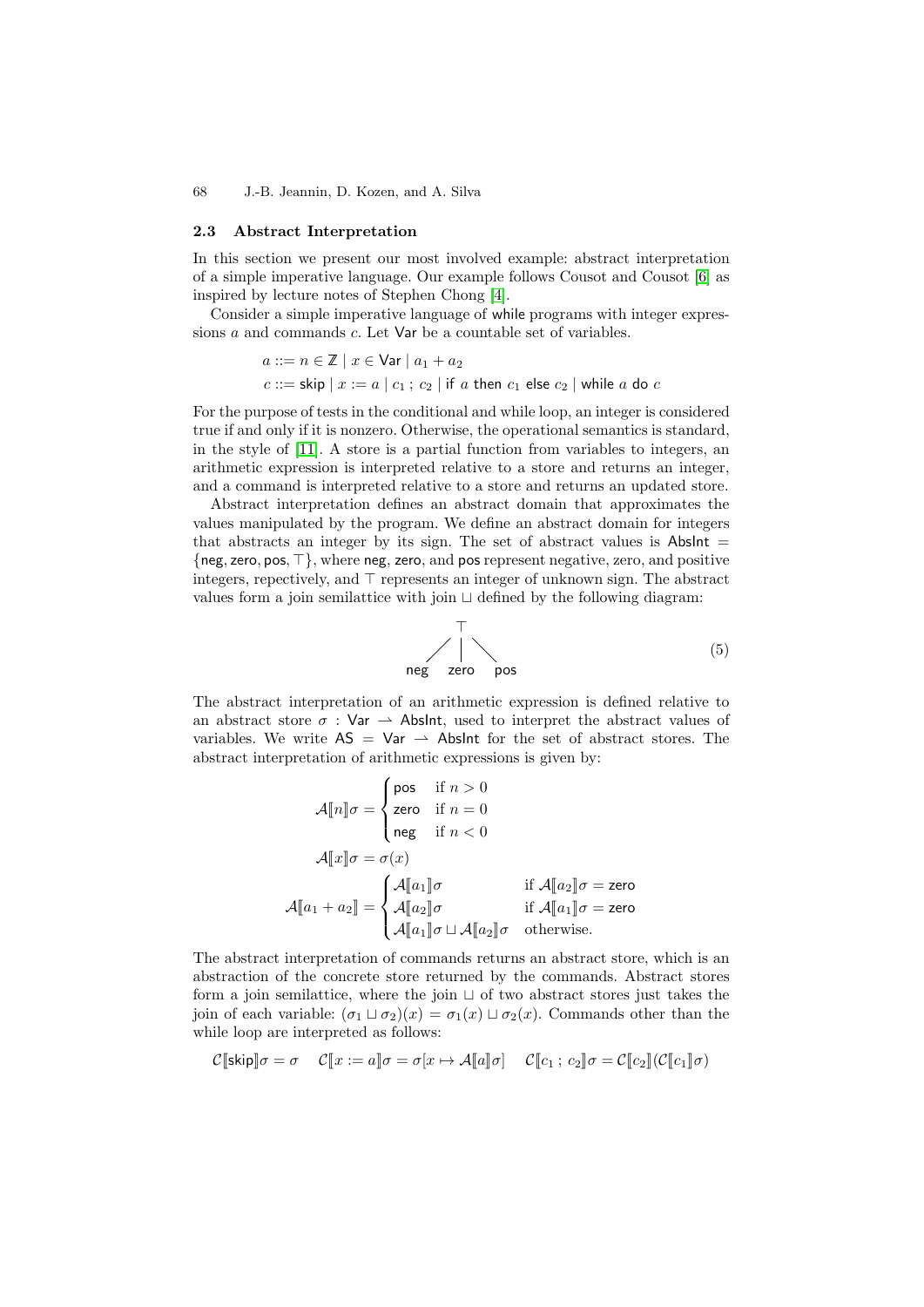$$
\mathcal{C}[\![\text{if } a \text{ then } c_1 \text{ else } c_2]\!] \sigma = \begin{cases} \mathcal{C}[\![c_1]\!] \sigma & \text{if } \mathcal{A}[\![a]\!] \sigma \in \{\text{pos}, \text{neg}\} \\ \mathcal{C}[\![c_2]\!] \sigma & \text{if } \mathcal{A}[\![a]\!] \sigma = \text{zero} \\ \mathcal{C}[\![c_1]\!] \sigma \sqcup \mathcal{C}[\![c_2]\!] \sigma & \text{otherwise.} \end{cases}
$$

We would ideally like to define

$$
C[\![\text{while } a \text{ do } c]\!] \sigma = \begin{cases} \sigma & \text{if } A[\![a]\!] \sigma = {\sf zero} \\ \sigma \sqcup C[\![\text{while } a \text{ do } c]\!] (C[\![c]\!] \sigma) & \text{otherwise.} \end{cases}
$$

Unfortunately, when  $\mathcal{A}[\![a]\!] \sigma \neq \text{zero}$ , the definition is not well-founded, because it is possible for  $\sigma$  and  $\mathcal{C}[[c]]\sigma$  to be equal. However, it is a correct definition of  $\mathcal{C}$  while a do  $c$  as a least fixpoint in the join semilattice of abstract stores. The existence of the least fixpoint can be obtained in a finite time by iteration because the join semilattice of abstract stores satisfies the ascending chain condition (ACC), that is, it does not contain any infinite ascending chains.

Given  $\mathcal{A}[\![a]\!]$  and  $\mathcal{C}[\![c]\!]$  previously defined,  $\mathcal{C}[\![\mathsf{while}\;a\;\mathsf{do}\;c]\!]$  satisfies the following instantiation of [\(2\)](#page-1-0):

$$
\begin{array}{ccc}\n & C[\text{while } a \text{ do } c] & & A\text{S} \\
\gamma & & \uparrow \alpha & & \uparrow \alpha \\
 & A\text{S} + \text{AS} \times \text{AS} & \xrightarrow[\text{id}_{\text{AS}} + \text{id}_{\text{AS}} \times C[\text{while } a \text{ do } c]] & & A\text{S} + \text{AS} \times \text{AS} \\
\end{array}
$$

where the functor is  $FX = AS + AS \times X$  and

$$
\gamma(\sigma) = \begin{cases} \iota_1(\sigma) & \text{if } A[\![a]\!] \sigma = \text{zero} & \alpha(\iota_1(\sigma)) = \sigma \\ \iota_2(\sigma, C[\![c]\!] \sigma) & \text{otherwise} & \alpha(\iota_2(\sigma, \tau)) = \sigma \sqcup \tau \end{cases}
$$

The function  $\mathcal{C}[\![\mathsf{while}\; a\;\mathsf{do}\; c]\!]$  is the least function in the pointwise order that makes the above diagram commute.

This technique allows us to define  $\mathcal{C}[[c]]$  inductively on the structure of c. An inductive definition can be used here because the set of abstract syntax trees is well-founded.

The literature on abstract interpretation explains how to compute the least fixpoint, and much research has been done on techniques for accelerating convergence to the least fixpoint. This body of research can inform compiler optimization techniques for computation with coalgebraic types.

### **2.4 Finite Automata**

We conclude this section with a brief example involving finite automata. Suppose we want to construct a deterministic finite automaton (DFA) over a two-letter alphabet accepting the intersection of two regular sets given by two other DFAs over the same alphabet. We might define states coalgebraically by

type state = State of bool  $*$  state  $*$  state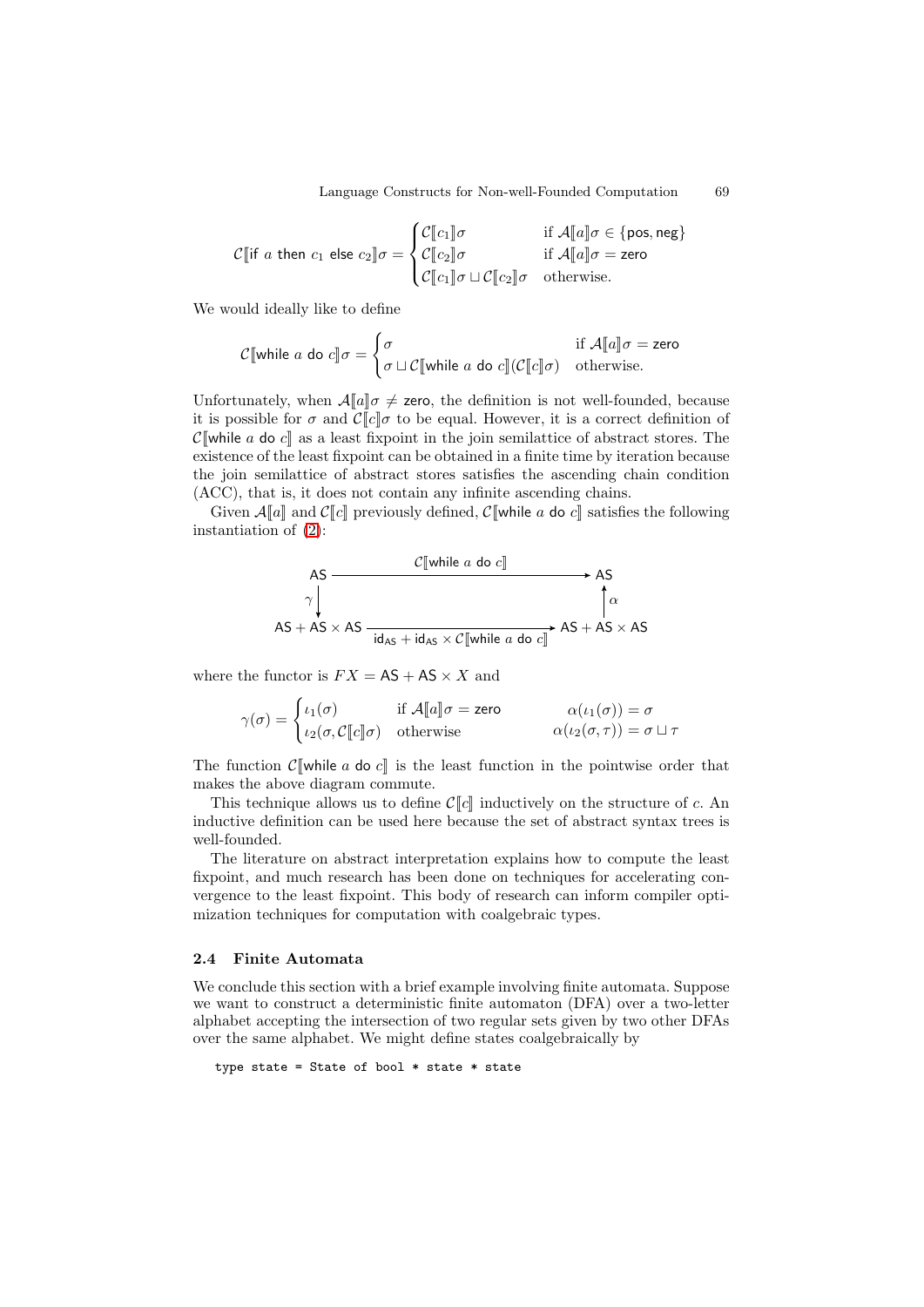where the first component specifies whether the state is an accepting state and the last two components give the states to move to under the two input symbols. The standard product construction is defined coalgebraically simply by

```
let rec product (s : state) (t : state) : state =match s, t with
     | State (b1,s1,t1), State (b2,s2,t2) ->
         State (b1 && b2, product s1 t1, product s2 t2)
```
and we can compute it, provided we can solve the generated equations.

### **3 A Framework for Non-well-Founded Computation**

In this section we discuss our proposed framework for incorporating language constructs to support non-well-founded computation. At a high level, we wish to specify a function  $h$  uniquely using a finite set  $E$  of structural recursive equations. The function is defined in much the same way as an ordinary recursive function on an inductive datatype. However, the value  $h(x)$  of the function on a particular input  $x$  is computed not by calling the function in the usual sense, but by generating a system of equations from the function definition and then passing the equations to a specified equation solver to find a solution. The equation solver is either a standard library function or programmed by the user according to an explicit interface.

The process is partitioned into several tasks as follows.

- 1. The left-hand sides of the clauses in the function definition determine syntactic terms representing equation schemes. These schemes are extracted by the compiler from the abstract syntax tree of the left-hand side expressions. This determines (more or less, subject to optimizations) the function  $\gamma$  in the diagram [\(2\)](#page-1-0).
- 2. The right-hand sides of the clauses in the function definition determine the function  $\alpha$  in the diagram [\(2\)](#page-1-0) (again, more or less, subject to optimizations). These expressions essentially tell how to evaluate terms extracted in step 1 in the codomain. As in 1, these are determined by the compiler from the abstract syntax trees of the right-hand sides.
- 3. At runtime, when the function is called with a coalgebraic element  $c$ , a finite system of equations is generated from the schemes extracted in steps 1 and 2, one equation for each element of the coalgebra reachable from c. In fact, we can take the elements reachable from  $c$  as the variables in our equations. Each such element matches exactly one clause of the function body, and this determines the right-hand side of the equation that is generated.
- 4. The equations are passed to a solver that is specified by the user. This will presumably be a module that is programmed separately according to a fixed interface and available as a library function. There should be a simple syntactic mechanism for specifying an alternative solution method (although we do not specify here what that should look like).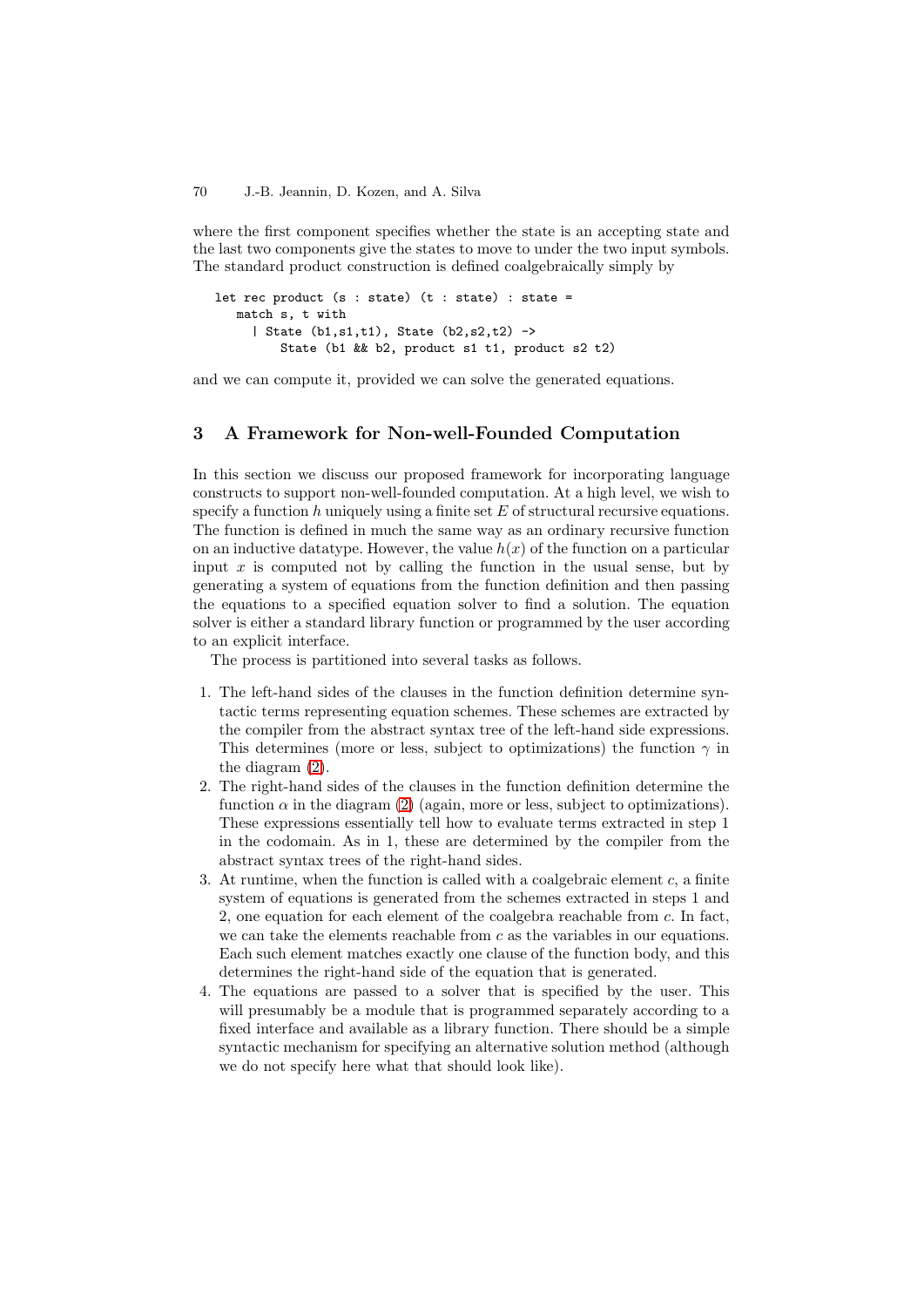Let us illustrate this using our initial example of the free variables. Recall the infinitary λ-term below and the definition of the free variables function from the introduction:

<span id="page-10-0"></span>
$$
x
$$
\n
$$
y
$$
\n
$$
y
$$
\n
$$
y
$$
\n
$$
y
$$
\n
$$
y
$$
\n
$$
y
$$
\n
$$
y
$$
\n
$$
y
$$
\n
$$
y
$$
\n
$$
y
$$
\n
$$
y
$$
\n
$$
y
$$
\n
$$
y
$$
\n
$$
y
$$
\n
$$
y
$$
\n
$$
y
$$
\n
$$
y
$$
\n
$$
y
$$
\n
$$
y
$$
\n
$$
y
$$
\n
$$
y
$$
\n
$$
y
$$
\n
$$
y
$$
\n
$$
y
$$
\n
$$
y
$$
\n
$$
y
$$
\n
$$
y
$$
\n
$$
y
$$
\n
$$
y
$$
\n
$$
y
$$
\n
$$
y
$$
\n
$$
y
$$
\n
$$
y
$$
\n
$$
y
$$
\n
$$
y
$$
\n
$$
y
$$
\n
$$
y
$$
\n
$$
y
$$
\n
$$
y
$$
\n
$$
y
$$
\n
$$
y
$$
\n
$$
y
$$
\n
$$
y
$$
\n
$$
y
$$
\n
$$
y
$$
\n
$$
y
$$
\n
$$
y
$$
\n
$$
y
$$
\n
$$
y
$$
\n
$$
y
$$
\n
$$
y
$$
\n
$$
y
$$
\n
$$
y
$$
\n
$$
y
$$
\n
$$
y
$$
\n
$$
y
$$
\n
$$
y
$$
\n
$$
y
$$
\n
$$
y
$$
\n
$$
y
$$
\n
$$
y
$$
\n
$$
y
$$
\n
$$
y
$$
\n
$$
y
$$
\n
$$
y
$$
\n
$$
y
$$
\n
$$
y
$$
\n
$$
y
$$
\n

Steps 1 and 2 would analyze the left-and right-hand sides of the three clauses in the body at compile time to determine the equation schemes. Then at runtime, if the function were called on the coalgebraic element pictured, the runtime system would generate four equations, one for each node reachable from the top node:

fv t = (fv x)∪ (fv u) fv u = (fv y)∪ (fv t) fv x = {x} fv y = {y}

where  $t$  and  $u$  are the unlabeled top and right nodes of the term above.

As noted, these equations have many solutions. In fact, any set containing the variables x and y will be a solution. However, we are interested in the least solution in the ordered domain  $(\mathcal{P}(\text{Var}), \subseteq)$  with bottom element  $\emptyset$ . In this case, the least solution would assign  $\{x\}$  to the leftmost node,  $\{y\}$  to the lowest node, and  $\{x, y\}$  to the other two nodes.

With this in mind, we would pass the generated equations to an iterative equation solver, which would produce the desired solution. In many cases, such as this example, the codomain is a complete partial order and we have default solvers to compute least fixpoints, leaving to the programmer the simple task of indicating that this is the desired solution method. That would be an ideal situation: the defining equations of [\(6\)](#page-10-0) plus a simple tag would be enough to obtain the desired solution.

### **3.1 Generating Equations**

The equations are generated from the recursive function definition and the input  $c$ , a coalgebraic element, in accordance with the abstract definitional scheme  $(2)$ . The variables can be taken to be the elements of the coalgebraic object reachable from c. There are finitely many of these, as no infinite object can ever exist in a running program. More accurately stated, the objects of the final coalgebra represented by coalgebraic elements during program execution are all *regular* in the sense that they have a finite representation. These elements are first collected into a data structure (in our implementation, simply a list) and the right-hand sides of the equations are determined by the structure of the object using pattern matching. The object matches exactly one of the terms extracted in step 1.

### <span id="page-10-1"></span>**4 Implementation**

The examples of §[2](#page-3-0) show the need for new program constructs that would allow the user to manipulate corecursive types with the same ease and elegance as we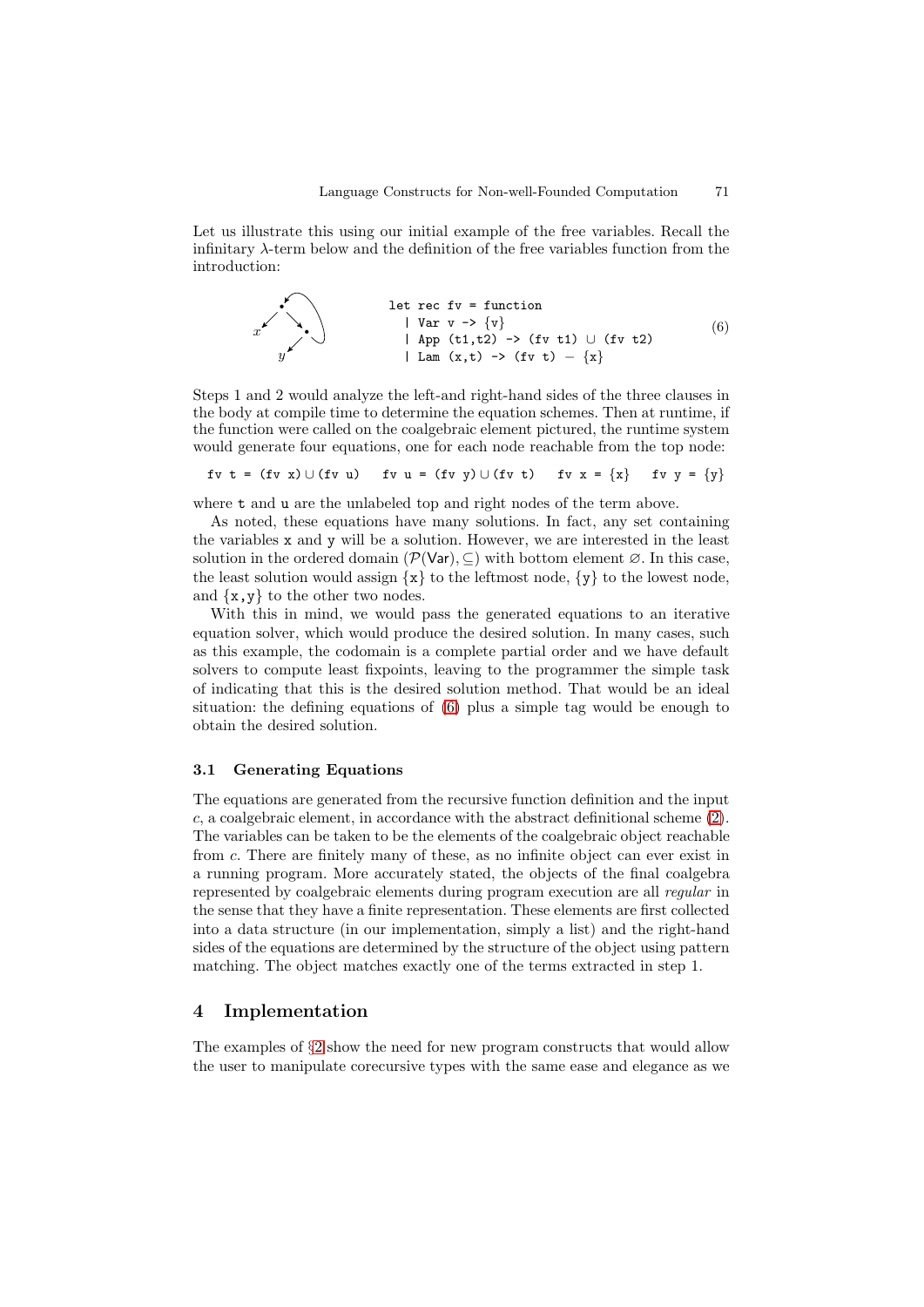are used to for algebraic datatypes. It is the goal of this section to provide language constructs that allow us to provide the intended semantics to the examples above in a functional language like OCaml.

The general idea behind the implementation is as follows. We want to keep the overhead for the programmer to a minimum. We want the programmer to specify the function in the usual way, then at runtime, when the function is evaluated on a given argument, a set of equations is generated and passed on to a solver, which will find a solution according to the specification. In an ideal situation, the programmer only has to specify the solver. For the examples where a CPO structure is present in the codomain, such as the free variables example, or when we have a complete metric space and a contractive map, we provide the typical solution methods (least and unique fixpoint) and the programmer only needs to tag the codomain with the intended solver. In other cases, the programmer needs to implement the solver.

### **4.1 Equations and Solvers**

Our mock-up implementation aims to allow the programmer to encode a particular instantiation of the general diagram [\(2\)](#page-1-0) as an OCaml module. This module can then be passed to an OCaml functor, Corecursive, that builds the desired function. We discuss the structure of Corecursive later in this section.

The functor  $F$  is represented by a parameterized type  $\lambda$  is f. The structures  $(C, \gamma)$  and  $(A, \alpha)$ , which form a coalgebra and an algebra, respectively, for the functor  $F$ , are defined by types coalgebra and algebra, respectively. This allows us to specify  $\gamma$  naturally as a function from coalgebra to coalgebra f and  $\alpha$  as a function from algebra f to algebra. In the free variables example, if VarSet is a module implementing sets of strings, this is done as:

```
type 'b f = I1 of string | I2 of 'b * 'b | I3 of string * 'b
type coalgebra = Var of string
                | App of coalgebra * coalgebra
                | Lam of string * coalgebra
type algebra = VarSet.t
let gamma (c:coalgebra) : coalgebra f =
  match c with
    | Var v -> I1 v
    | App(c1, c2) \rightarrow I2(c1, c2)
    | Lam(x, c) \rightarrow I3(x, c)
let alpha (s:algebra f) : algebra =
  match s with
    | I1 v -> VarSet.singleton v
    | I2(s1, s2) -> VarSet.union s1 s2
    | I3(x, s) \rightarrow VarSet.remove x s
```
Variables are represented by strings and fresh variables are generated with a counter. Equations are of the form variable  $=$  t, where the variables on the left-hand side are elements of the domain and the terms on the right side are built up from the constructors of the datatype, constants and variables.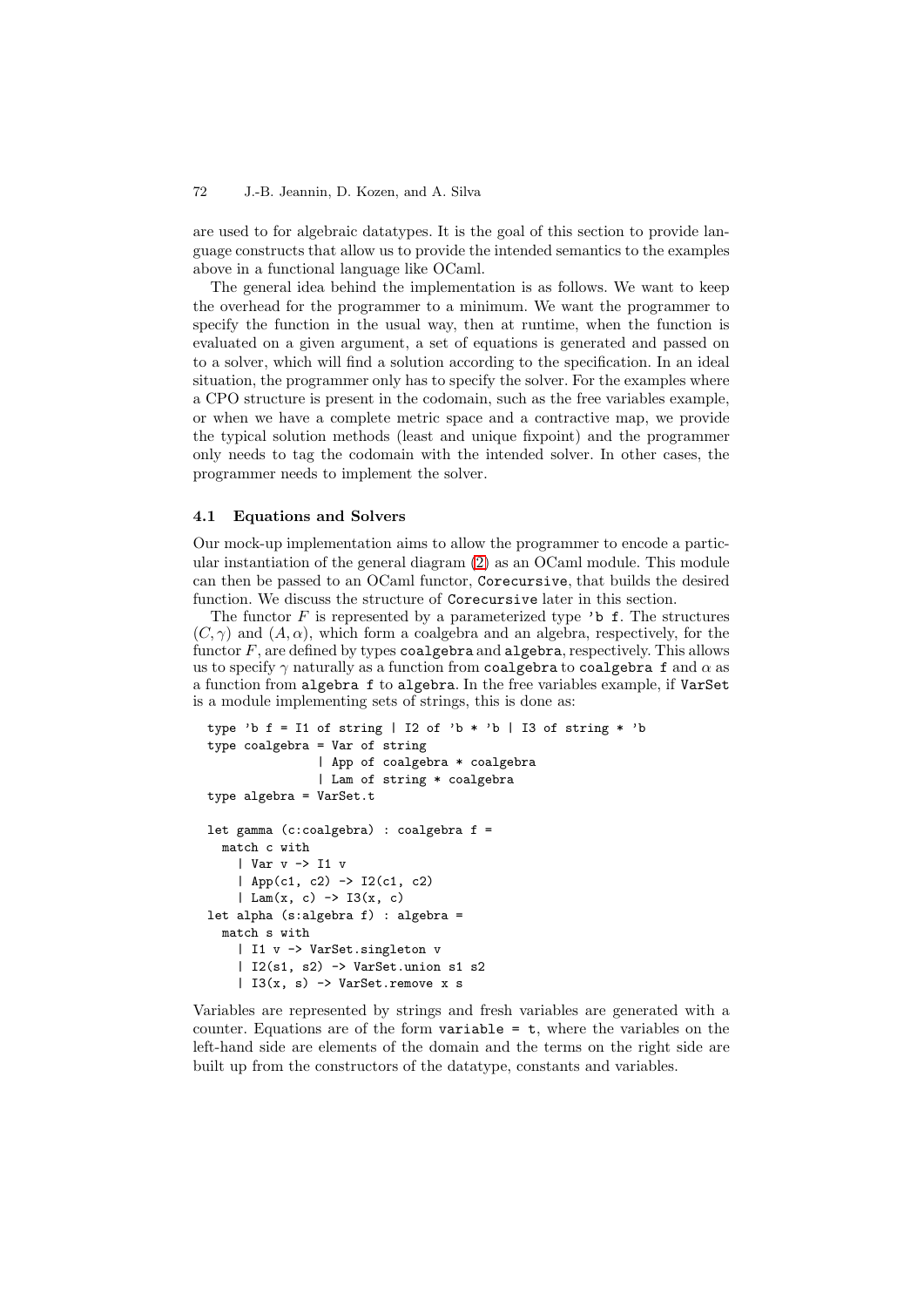In the fv example, the domain was specified by the following datatype:

type term = | Var of string | App of term \* term | Lam of string \* term

Recall the four equations above defining the free variables of the  $\lambda$ -term [\(1\)](#page-1-2) from the introduction:

$$
f v t = (f v x) \cup (f v u) \qquad f v u = (f v y) \cup (f v t) \qquad f v x = \{x\} \qquad f v y = \{y\}
$$

A variable name is generated for each element of the coalgebra encountered. For example, here we write  $v1$  for the unknown corresponding to the value of  $f v t$ ; v2 for x; v3 for u; and v4 for y. An equation is represented as a pair of a variable and an element of type  $f$  variable. The intuitive meaning of a pair  $(v, w)$  is the equation  $\mathbf{v} = \alpha(\mathbf{w})$ . In the example above, we would have

```
("v1", I2("v2", "v3")) representing v1 = v2 ∪ v3
("v2", I1("x")) representing v2 = \{x\}("v3", I2("v4", "v1")) representing v3 = v4 \cup v1<br>("v4", I1("y")) representing v4 = \{v\}representing v4 = \{y\}
```
The function solve can now be described. Its arguments are a variable v for which we want a solution and a system of equations in which v appears. It returns a value for v that satisfies the equations. In most cases the solution is not unique, and the solve method determines which solution is returned.

For technical reasons, two more functions need to be provided. The function equal provides an equality test on the coalgebra, which allows the equation generator to know when it has encountered a loop. In most cases, this equality is just the OCaml physical equality ==; this is necessary because the OCaml equality = on coinductive objects does not terminate. In some other cases the function equal is an equality function built from both  $=$  and  $==$ .

The function fh can be seen either as an iterator on the functor f in the style of folding and mapping on lists or as a monadic operator on the functor f. It allows the lifting of a function from 'c (typically coalgebra) to 'a (typically algebra) to a function from 'c f to 'a f, while folding on an element of type 'e. It works by destructing the element of type 'c f to get some number (perhaps zero) elements of type 'c, successively applying the function on each of them while passing through the element of type 'e, and reconstructing an element of type 'a f with the same constructor used in 'c f, returned with the final value of the element of type 'e. In the example on free variables, the function fh is defined as:

```
let fh (h: 'c * 'e -> 'a * 'e) : 'c f * 'e -> 'a f * 'e = function| I1 v, e -> I1 v, e
  | I2(c1, c2), e -> let a1, e1 = h (c1, e) in
                     let a2, e2 = h (c2, e1) in
                     I2(a1, a2), e2
  | I3(x, c), e \rightarrow let a, e1 = h (c, e) in
                   I3(x, a), e1
```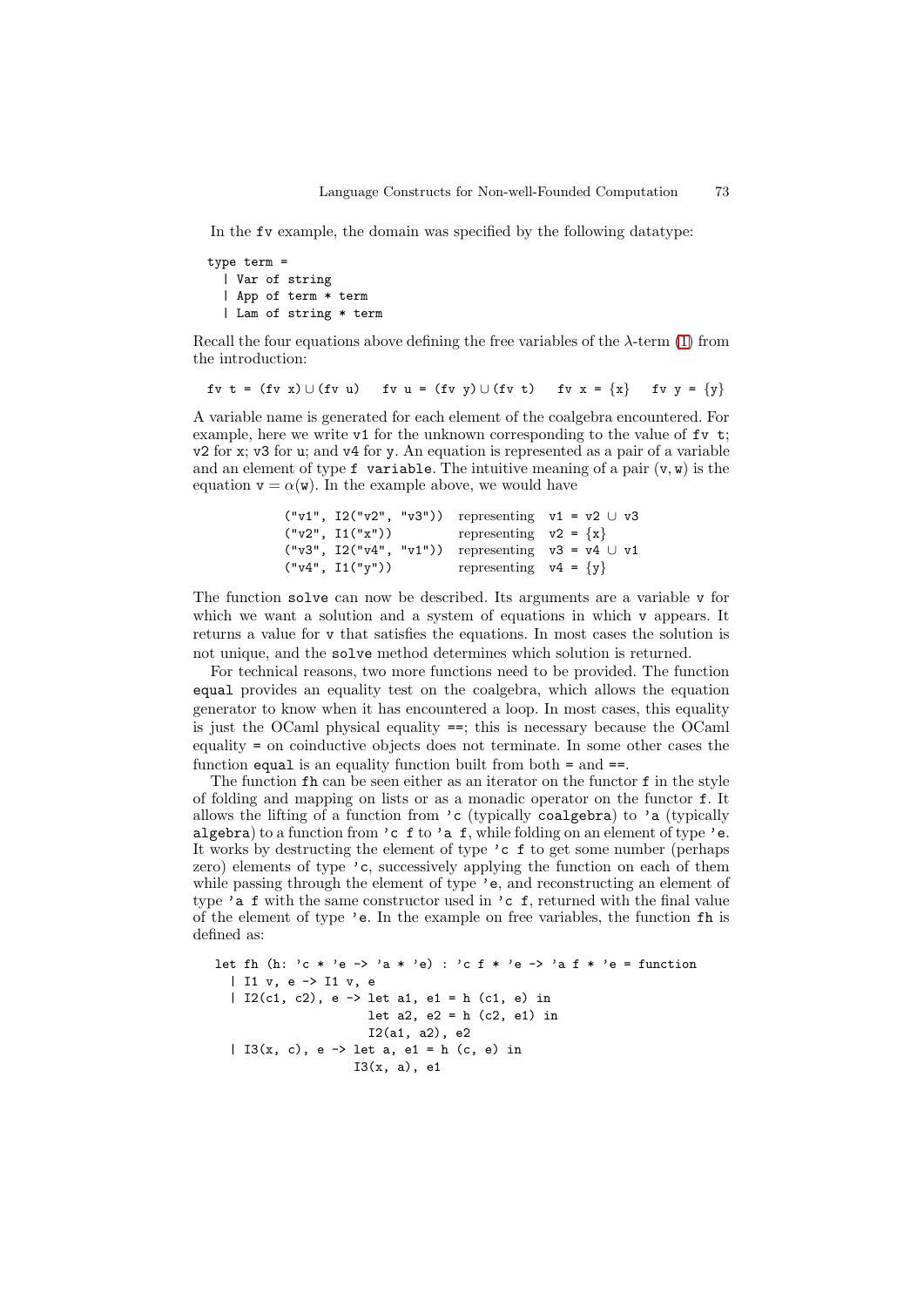If we had access to an abstract representation of the functor f, analyzing it allows to automatically generate the function fh. This is what we do in §[5.](#page-16-0)

All this is summarized in the signature of a type SOLVER, used to specify one of those functions:

```
module type SOLVER = sig
  type 'b f
  type coalgebra
  type algebra
  val gamma : coalgebra -> coalgebra f
  val alpha : algebra f -> algebra
  type variable = string
  type equation = variable * (variable f)
  val solve : variable -> equation list -> algebra
  val equal : coalgebra -> coalgebra -> bool
  val fh : ('c * 'e -> 'a * 'e) -> 'c f * 'e -> 'a f * 'eend
```
Let us now define the OCaml functor Corecursive. From a specification of a function as a module S of type SOLVER, it generates the equations to be solved and sends them to S.solve. Here is how it generates the equations: starting from an element c of the coalgebra, it gathers all the elements of the coalgebra that are reachable from  $\sigma$ , recursively descending with gamma and  $f$ h, and stopping when reaching an element that is equal—in the sense of the function equal—to an element that has already been seen. For each of those elements, it generates an associated fresh variable and an associated equation based on applying gamma to that element.

From an element c, generating the equations and solving them with solve returns an element a in the coalgebra, the result of applying the function we defined to c.

```
module Corecursive :
  functor (S: SOLVER) -> sig
    val main : S.coalgebra -> S.algebra
  end
```
We will now explain the default solvers we have implemented and which are available for the programmer to use. These solvers cover the examples we have shown before: a least fixpoint solver, a solver that generates coinductive elements and is used for substitution, and a Gaussian elimination solver.

### **4.2 Least Fixpoints**

If the algebra  $A$  is a CPO, then every monotone function  $f$  on  $A$  has a least fixpoint, by the Knaster–Tarski theorem. Moreover, if the CPO satisfies the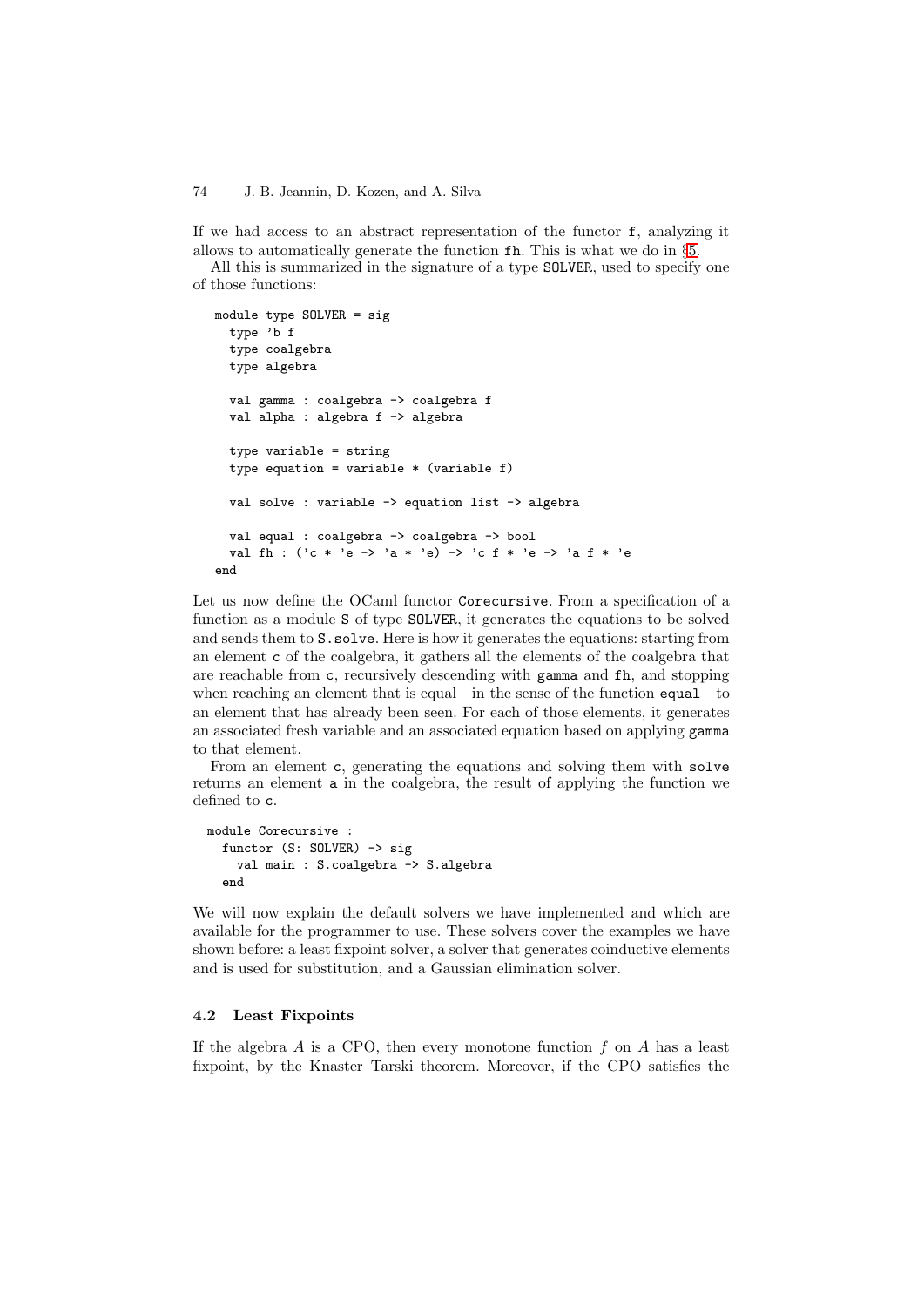*ascending chain condition* (ACC), that is, if there does not exist an infinite ascending chain, then this least fixpoint can be computed in finite time by iteration, starting from  $\perp_A$ . Even if the ACC is not satisfied, an approximate least fixpoint may suffice.

In the free variables example, the codomain  $(\mathcal{P}(Var), \subseteq)$  is a CPO, and its bottom element is  $\perp_A = \emptyset$ . It satisfies the ACC as long as we restrict ourselves to the total set of variables appearing in the term. This set is finite because the term is regular and thus has a finite representation.

To implement this, first consider the set of equations: each variable is defined by one equation relating it to the other variables. We keep a guess for each variable, initially set at  $\perp$ <sub>A</sub>, and compute a next guess based on the equation for each variable. This eventually converges and we can return the value of the desired variable. Note that to implement this, the programmer needs to know that A is a CPO satisfying the ACC, and needs to provide two things: a bottom element  $\perp_A$ , and an equality relation on A that determines when a fixpoint is achieved.

The same technique can be used to implement the solver for the abstract interpretation example, as it is also a least fixpoint in a CPO. This CPO is the subset of the join semilattice of abstract domains containing only the elements greater than or equal to the initial abstract domain. The ACC is ensured by the fact that the abstract domain is always of finite height. The bottom element is the initial abstract domain. Much of the code is shared with the free variables example. As pointed out before, only the bottom element of  $A$  and the equality on A change.

More suprisingly, this technique can also be used in the probability examples. Here the system of equations looks more like a linear system of equation on  $\mathbb{R}$ . Except in trivial extreme cases, the equations are contracting, thus we can solve them by iterative approximation until getting close enough to a fixpoint. The initial element  $\perp_A$  is 0. The equality test on A is the interesting part: since it determines when to stop iterating, two elements of A are considered equal if and only if they differ by less than  $\varepsilon$ , the precision of the approximation. This is specified by the programmer in the definition of equality on A. Of course, such a linear system could also be solved with Gaussian elimination, as presented below in §[4.4.](#page-16-1)

It can be seen from these examples that the least fixpoint solver is quite generic and works for a large class of problems. We need only parameterize with a bottom element to use as an initial guess and an equality test.

#### **4.3 Generating Coinductive Elements and Substitution**

Let us return to the substitution example. Suppose we wanted to replace  $y$  in Fig.  $1(b)$  by the term of Fig.  $1(a)$  to obtain Fig.  $1(c)$ . The extracted equations would be

 $v1 = App(v2, v3)$  $v2 = Var("x")$  $v3 = App(v4, v1)$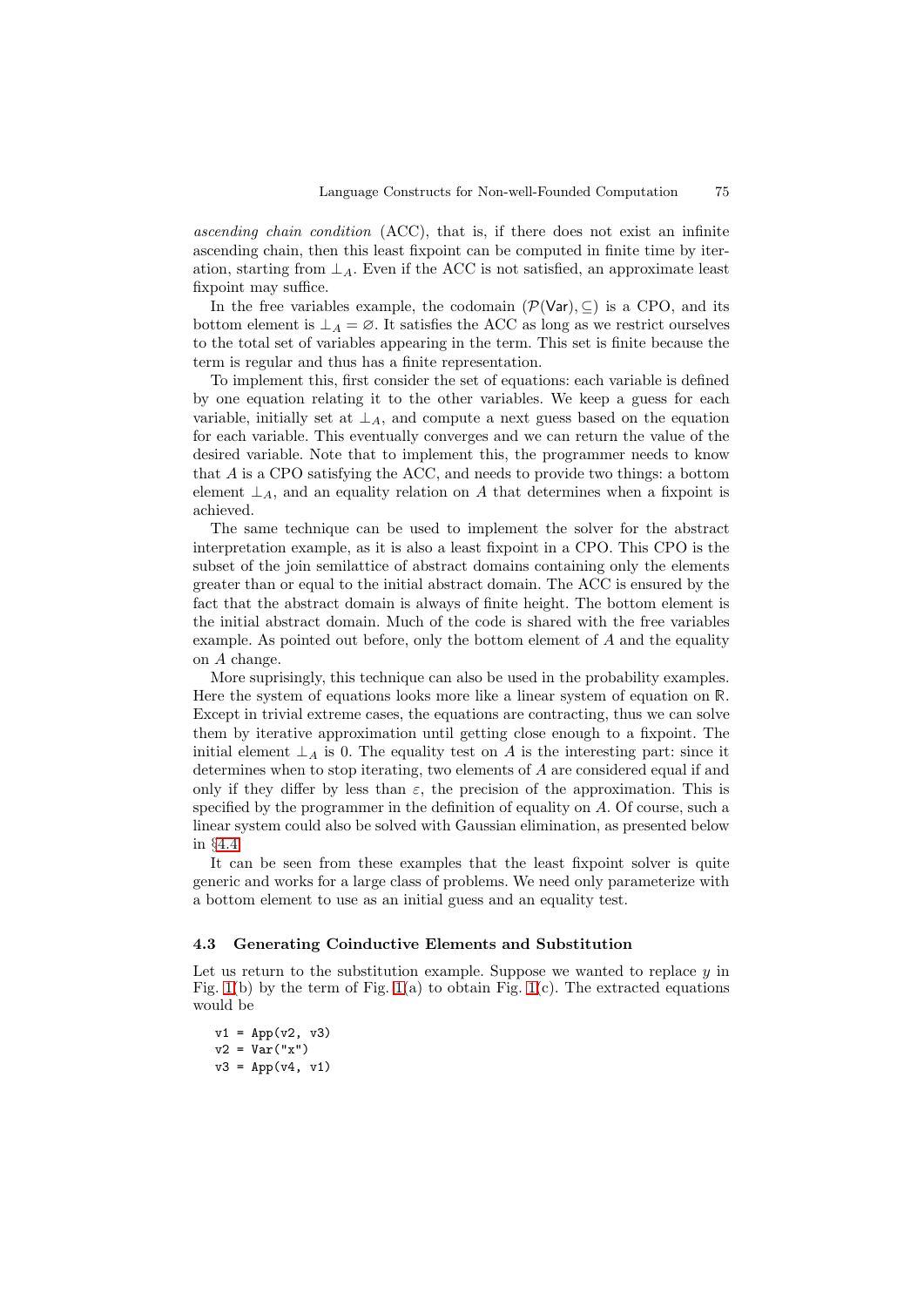

<span id="page-15-0"></span>**Fig. 1.** A substitution example

 $v4 = App(Var "x", Var "x")$ 

and we are interested in the value of v1. Finding such a v1 is easily done by executing the following code in OCaml:

```
let rec v1 = App(v2, v3)and v2 = Var("x")and v3 = App(v4, v1)and v4 = App(Var "x", Var "x")in v1
```
This code can be easily generated (as a string of text) from the equations. Unfortunately, there is no direct way of generating the element that this code would produce. One workaround is to use the module Toploop of OCaml that provides the ability to dynamically execute code from a string, like eval in Javascript. But that is not a satisfying solution.

Another solution is to allow the program to manipulate terms by making all subterms mutable using references:

type term = | Var of string | App of term ref \* term ref | Lam of string \* term ref

This type allows the creation of the desired term by going down the equations and building the terms progressively, backpatching if necessary when encountering a loop. But this is also unsatisfactory, as we had to change the type of term to allow references.

The missing piece is mutable variables, which are currently not supported in the ML family of languages. A variable is mutable if it can be dynamically rebound, as with the Scheme set! feature or ordinary assignment in imperative languages. In ML, variables are only bound once when they are declared and cannot be rebound.

References can simulate mutable variables, but this corrupts the typing and forces the programmer to work at a lower pointer-based level. Moreover, there are subtle differences in the aliasing behavior of references and mutable variables. The language constructs we propose should ideally be created in a programming language with mutable variables.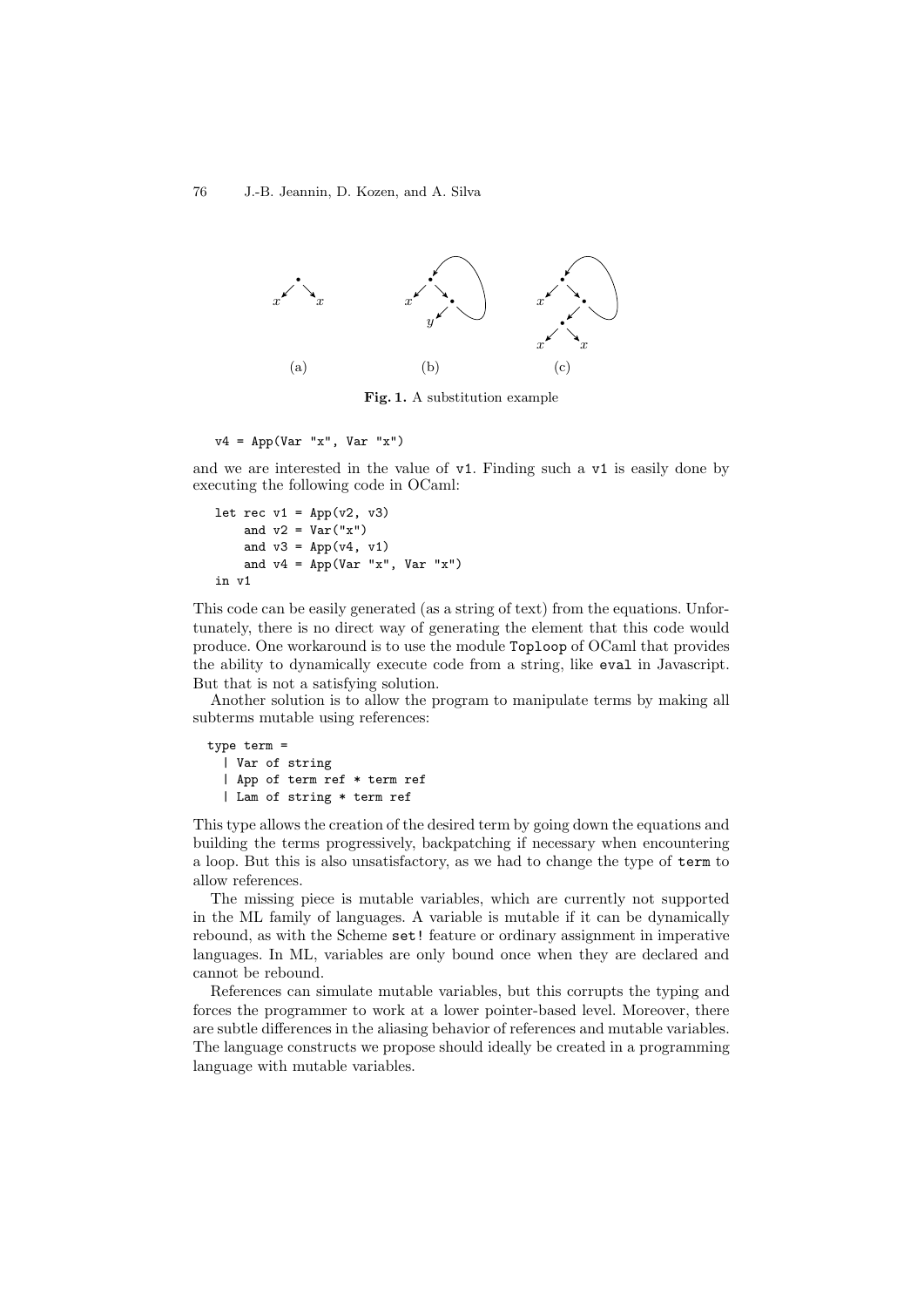#### <span id="page-16-1"></span>**4.4 Gaussian Elimination**

In many of the examples on probabilities and streams, a set of linear equations is generated. One of the examples on probabilistic protocols of §[2.2](#page-4-0) requires us to find a float var1 such that

 $var1 = 0.5 + 0.5 * var2$  $var2 = 0.5 * var1$ 

In the case where the equations are contractive, we have already seen that the solution is unique and we can approximate it by iteration. We have also implemented a Gaussian elimination solver that can be used to get a more precise answer or when the map is not contractive but the solution is still unique.

But what happens when the linear system has no solution or an infinite number of solutions? If the system does not have a solution, then there is no fixpoint for the function, and the function is undefined on that input. If there are an infinite number of solutions, it depends on the application. For example, in the case of computing the probability of heads in a probabilistic protocol, we want the least such solution such that all variables take values between 0 and 1.

For example, let us consider the following probabilistic protocol: Flip a fair coin. If it comes up heads, output heads, otherwise flip again. Ignore the result and come back to this last state, effectively flipping again forever. This protocol can be represented by the following probabilistic automaton:



The probability of heads starting from  $s$  and  $t$ , respectively, is given by:

$$
\Pr_H(s) = \frac{1}{2} + \frac{1}{2} \cdot \Pr_H(t) \qquad \Pr_H(t) = 1 \cdot \Pr_H(t).
$$

The set of solutions for these equations for  $Pr_H(t)$  is the interval [0, 1], thus the set of solutions for  $Pr_H(s)$  is the interval  $\left[\frac{1}{2}, 1\right]$ . The desired result, however, is the least of those solutions, namely  $1/2$  for  $Pr_H(s)$ , because the protocol halts with result heads only with probability 1/2.

Again, the Gaussian solver is quite generic and would be applicable to a large class of problems involving linear equations.

### <span id="page-16-0"></span>**5 Future Work: Automatic Partitioning**

In §[4,](#page-10-1) we described a mock-up implementation that demonstrates the feasibility of our approach. In this implementation, the programmer needs to provide the elements of the SOLVER module. We now describe our ideas for future work, and in particular, ideas to make the task of the programmer easier by automatically generating some of those elements.

Providing all the elements to a SOLVER module requires from the programmer a good understanding of the concepts explained in this paper and a method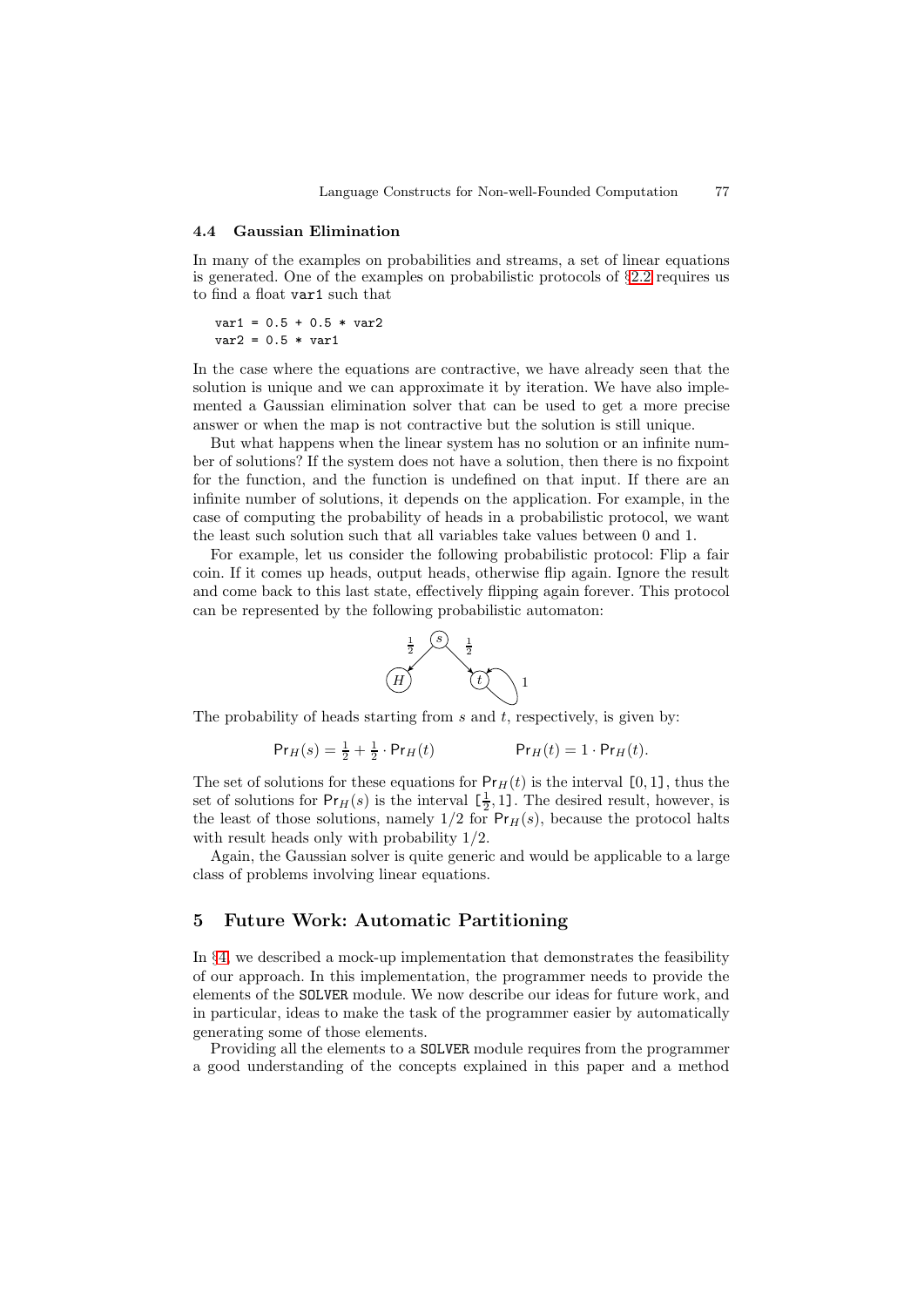to solve equations. On the other hand, examples show that the same solving techniques arise again and again. Ideally, we would like the programmer to have to write only:

| type term $=$        | $let rec[]$ fv = function                      |
|----------------------|------------------------------------------------|
| Var of string        | Var $v \rightarrow \{v\}$                      |
| App of term * term   | App $(t1,t2) \rightarrow (fv t1) \cup (fv t2)$ |
| Lam of string * term | Lam $(x,t) \rightarrow (fv t) - {x}$           |

where the keyword rec has been parameterized by the name of a module implementing the SOLVER interface for a particular codomain, such as a generic iteration solver for CPOs or contractive maps or a Gaussian elimination solver for linear equations.

This definition is almost enough to generate the SOLVER module. Only three more things need to be specified by the programmer:

- **–** the function equal on coalgebras, which is just == in most cases; and
- **–** the two elements needed in the least fixpoint algorithm: a bottom element  $\perp_A$  and an equality test  $=_A$  on the algebra A, written **algebra** in the code.

The other elements can be directly computed from a careful analysis of the function definition:

- **–** The function can be typed with the usual typing rules for recursive functions. Then algebra is defined as its input type and coalgebra as its output type.
- **–** An analysis of the abstract syntax trees of the clauses of the function definition can determine what is executed before the recursive calls, which comprises  $\gamma$ , and what is executed after the recursive calls, which comprises  $\alpha$ . An analysis of the arguments that are passed to the recursive calls, as well as the variables that are still alive across the boundary between gamma and alpha, determine the functor f.
- **–** The function fh can be defined by induction on the structure of the abstract syntax tree defining 'a f. The only difficult case is the product, where we apply h to every element of type 'a in the product, passing through the element of type 'e, and returning a reconstructed product of the results.
- **–** The type equation is always defined in the same way.
- **–** Finally, the solve function is generic for all functions solved as a least fixpoint by iteration, just depending on the bottom element and the equality on the algebra.

### **6 Conclusion**

Coalgebraic (coinductive) datatypes and algebraic (inductive) datatypes are similar in many ways. Nevertheless, there are some important distinctions. Algebraic types have a long history, are very well known, and are heavily used in modern applications, especially in the ML family of languages. Coalgebraic types, on the other hand, are the subject of more recent research and are less well known. Not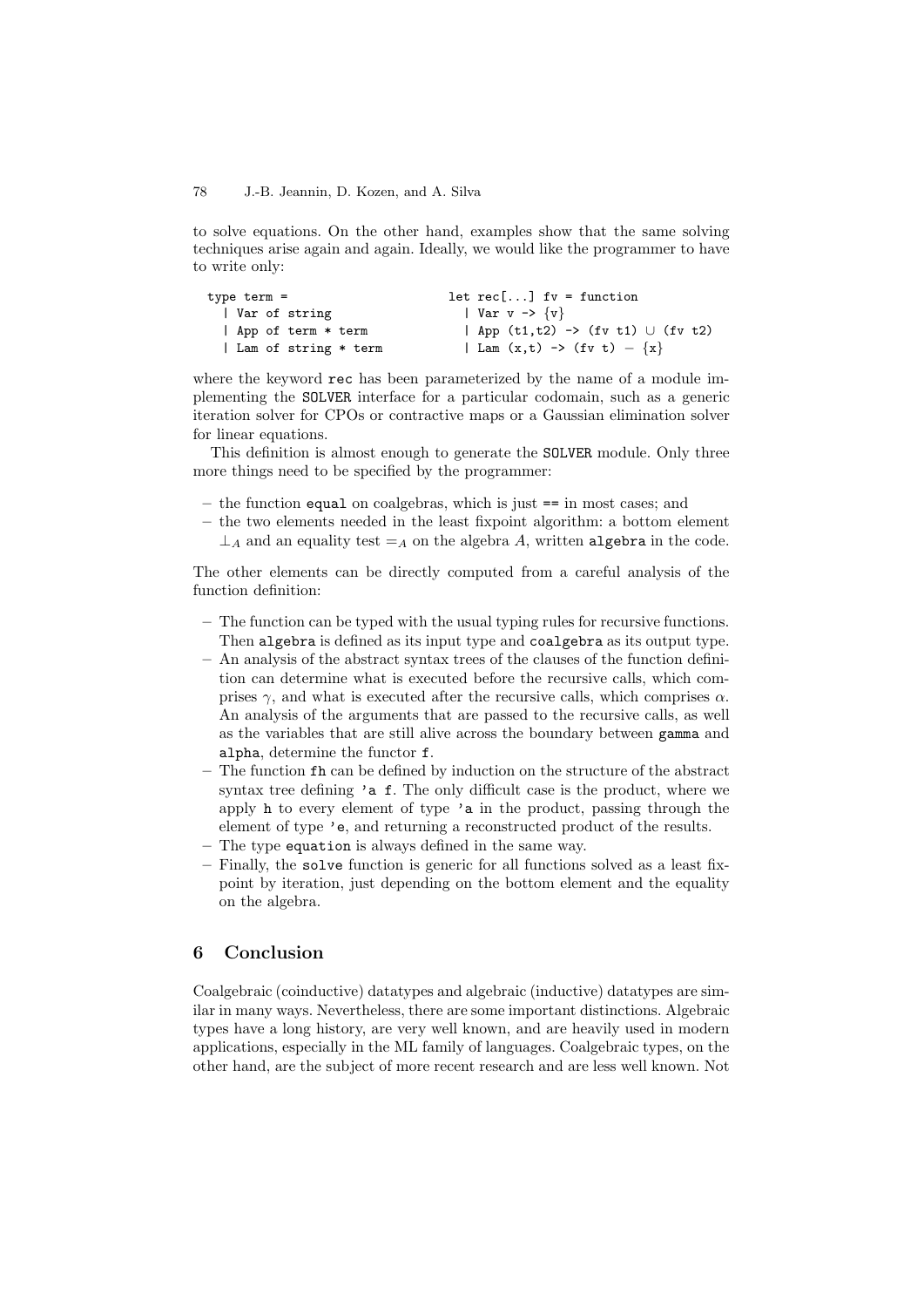all modern languages support coalgebraic types—for example, Standard ML and F# do not—and even those that do may not do so adequately.

The most important distinction is that coalgebraic objects can be cyclic, whereas algebraic objects are always well-founded. Functions defined by structural recursion on well-founded data always terminate and yield a value under the standard semantics of recursion, but not so on coalgebraic data. A more subtle distinction is that constructors can be interpreted as functions under the algebraic interpretation, as they are in Standard ML, but not under the coalgebraic interpretation as in OCaml.

Despite these differences, there are some strong similarities. They are defined in the same way by recursive type equations, algebraic types as initial solutions and coalgebraic types as final solutions. Because of this similarity, we would like to program with them in the same way, using constructors and destructors and writing recursive definitions using pattern matching.

In this paper we have shown through several examples that this approach to computing with coalgebraic types is not only useful but viable. For this to be possible, it is necessary to circumvent the standard semantics of recursion, and we have demonstrated that this obstacle is not insurmountable. We have proposed new programming language features that would allow the specification of alternative solutions and methods to compute them, and we have given mockup implementations that demonstrate that this approach is feasible.

The chief features of our approach are the interpretation of a recursive function definition as a scheme for the specification of equations, a means for extracting a finite such system from the function definition and its (cyclic) argument, a means for specifying an equation solver, and an interface between the two. In many cases, such as an iterative fixpoint on a codomain satisfying the ascending chain condition, the process can be largely automated, requiring little extra work on the part of the programmer.

We have mentioned that mutable variables are essential for manipulating coalgebraic data. Current functional languages in the ML family do not support mutable variables; thus true coalgebraic data can only be constructed explicitly using **let rec**, not programmatically. Moreover, once constructed, a coalgebraic object cannot be changed dynamically. These restrictions currently constitute a severe restriction the use of coalgebraic datatypes. One workaround is to simulate mutable variables with references, but this is a grossly unsatisfactory alternative, because it confounds algebraic elegance and forces the programmer to work at a lower pointer-based level. A future endeavor is to provide a smoother and more realistic implementation of these ideas in an ML-like language with mutable variables.

**Acknowledgments.** We are grateful to Bob Constable, Edgar Friendly, Nate Foster, Helle Hvid Hansen, Bart Jacobs, Jonathan Kimmitt, Xavier Leroy, Andrew Myers, Stefan Milius, Ross Tate, and the anonymous referees for helpful comments. Part of this work was done while the first two authors were visiting Radboud University Nijmegen and the CWI Amsterdam.